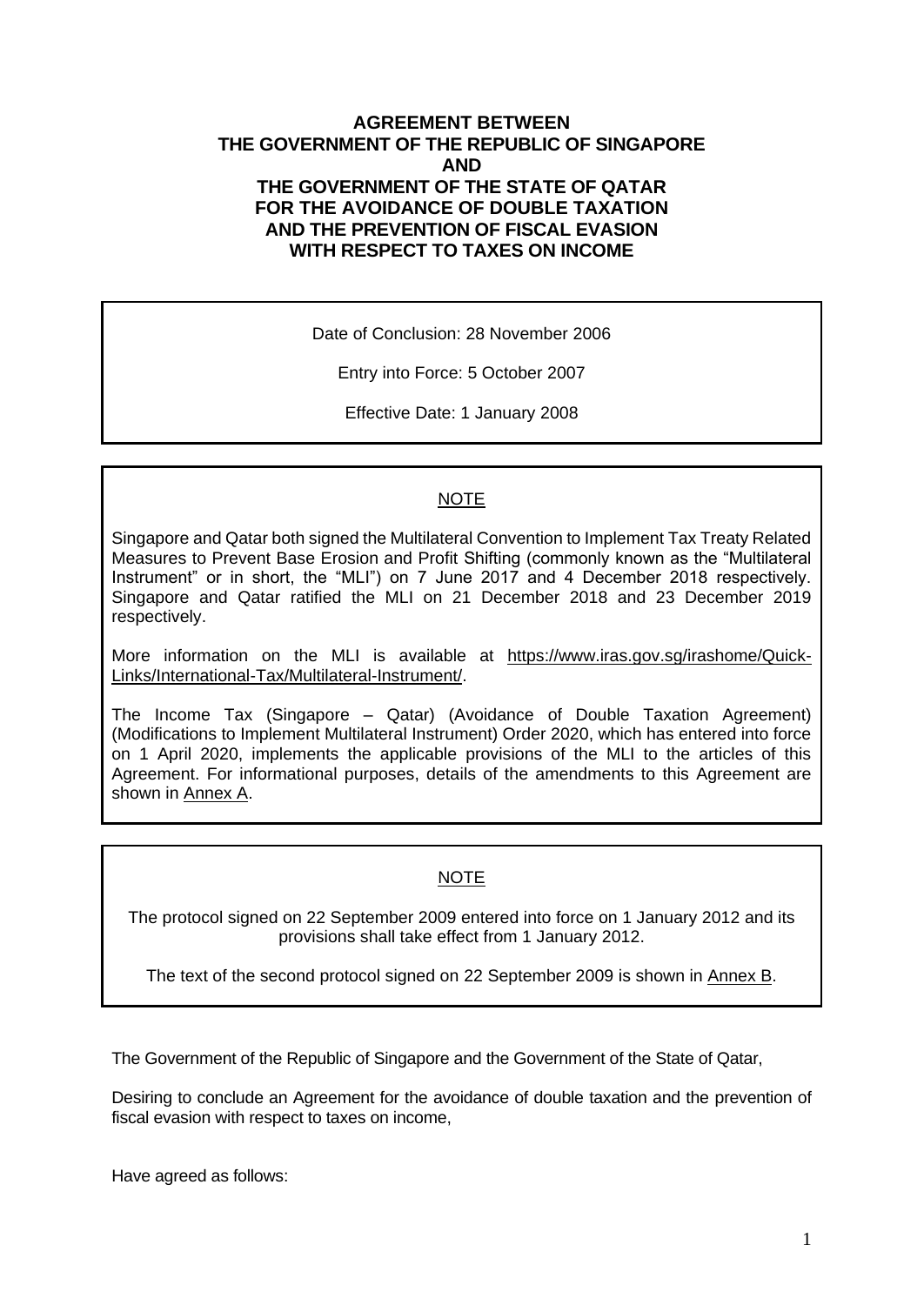# **Article 1 - Persons Covered**

This Agreement shall apply to persons who are residents of one or both of the Contracting States.

## **Article 2 - Taxes Covered**

1. This Agreement shall apply to taxes on income imposed on behalf of a Contracting State or of its political subdivisions or local authorities, irrespective of the manner in which they are levied.

2. There shall be regarded as taxes on income all taxes imposed on total income or on elements of income.

- 3. The existing taxes to which the Agreement shall apply are in particular:
	- (a) in the case of Singapore:
		- the income tax

(hereinafter referred to as "Singapore tax");

- (b) in the case of the State of Qatar:
	- taxes on income

(hereinafter referred to as "Qatar tax").

4. The Agreement shall apply also to any identical or substantially similar taxes that are imposed after the date of signature of the Agreement in addition to, or in place of, the existing taxes. The competent authorities of the Contracting States shall notify each other of any significant changes that have been made in their respective taxation laws.

## **Article 3 - General Definitions**

- 1. For the purposes of this Agreement, unless the context otherwise requires:
	- (a) the term "Singapore" means the Republic of Singapore and when used in a geographical sense, the term "Singapore" includes the territorial waters of Singapore and any area extending beyond the limits of the territorial waters of Singapore, and the sea-bed and subsoil of any such area, which has been or may hereafter be designated under the laws of Singapore and in accordance with international law as an area over which Singapore has sovereign rights for the purposes of exploring and exploiting the natural resources, whether living or nonliving;
	- (b) the term "Qatar" means the State of Qatar's lands, internal waters, territorial sea including its bed and subsoil, the air space over them, the exclusive economic zone and the continental shelf, over which the State of Qatar exercises sovereign rights and jurisdiction in accordance with the provisions of International law and Qatar's national laws and regulations;
	- (c) the term "a Contracting State" and "the other Contracting State" means Qatar or Singapore, as the context requires;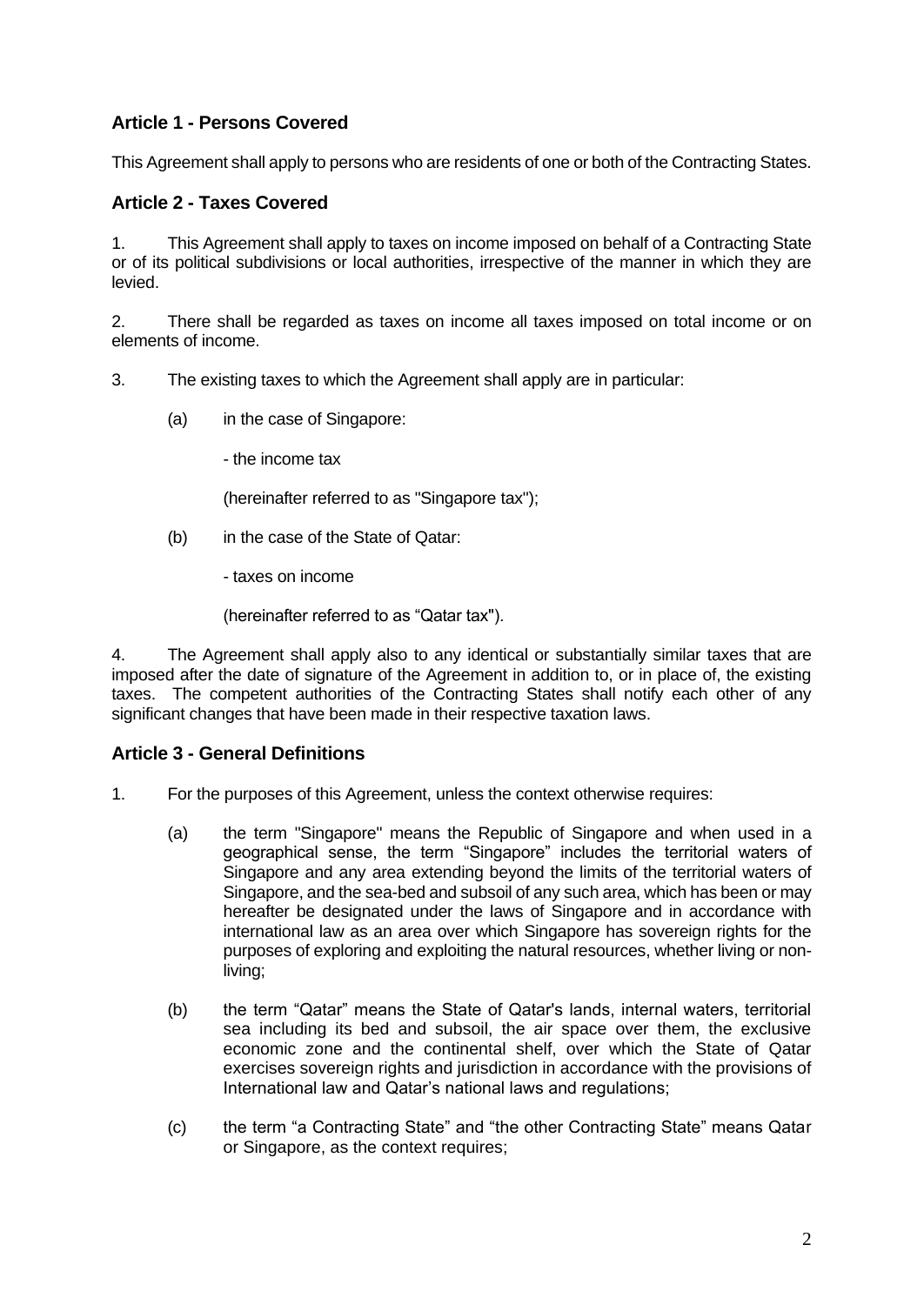- (d) the term "person" includes an individual, a company and any other body of persons;
- (e) the term "company" means any body corporate or any entity that is treated as a body corporate for tax purposes;
- (f) the terms "enterprise of a Contracting State" and "enterprise of the other Contracting State" mean respectively an enterprise carried on by a resident of a Contracting State and an enterprise carried on by a resident of the other Contracting State;
- (g) the term "international traffic" means any transport by a ship or aircraft operated by an enterprise that has its place of effective management in a Contracting State, except when the ship or aircraft is operated solely between places in the other Contracting State;
- (h) the term "competent authority" means:
	- (i) in the case of Singapore, the Minister for Finance or his authorised representative; and
	- (ii) in the case of the State of Qatar, the Minister of Finance, or his authorized representative;
- (i) the term "national" means:
	- (i) any individual possessing the nationality or citizenship of a Contracting State;
	- (ii) any legal person, partnership or association deriving its status as such from the laws in force in a Contracting State.

2. As regards the application of the Agreement at any time by a Contracting State, any term not defined therein shall, unless the context otherwise requires, have the meaning that it has at that time under the law of that Contracting State for the purposes of the taxes to which the Agreement applies, any meaning under the applicable tax laws of that Contracting State prevailing over a meaning given to the term under other laws of that Contracting State.

#### **Article 4 - Resident**

- 1. For the purposes of this Agreement, the term "resident of a Contracting State" means:
	- (a) in the case of Singapore, a person who is a resident for the purpose of Singapore income tax and also includes the State and any political subdivision, local authority or statutory body thereof; and
	- (b) in the case of the State of Qatar, the State of Qatar, its local authorities, any statutory body thereof and any person who under the laws of the State of Qatar is domiciled or resident in, a citizen of, or having its place of incorporation or management within the State of Qatar.

2. Where by reason of the provisions of paragraph 1 an individual is a resident of both Contracting States, then his status shall be determined as follows: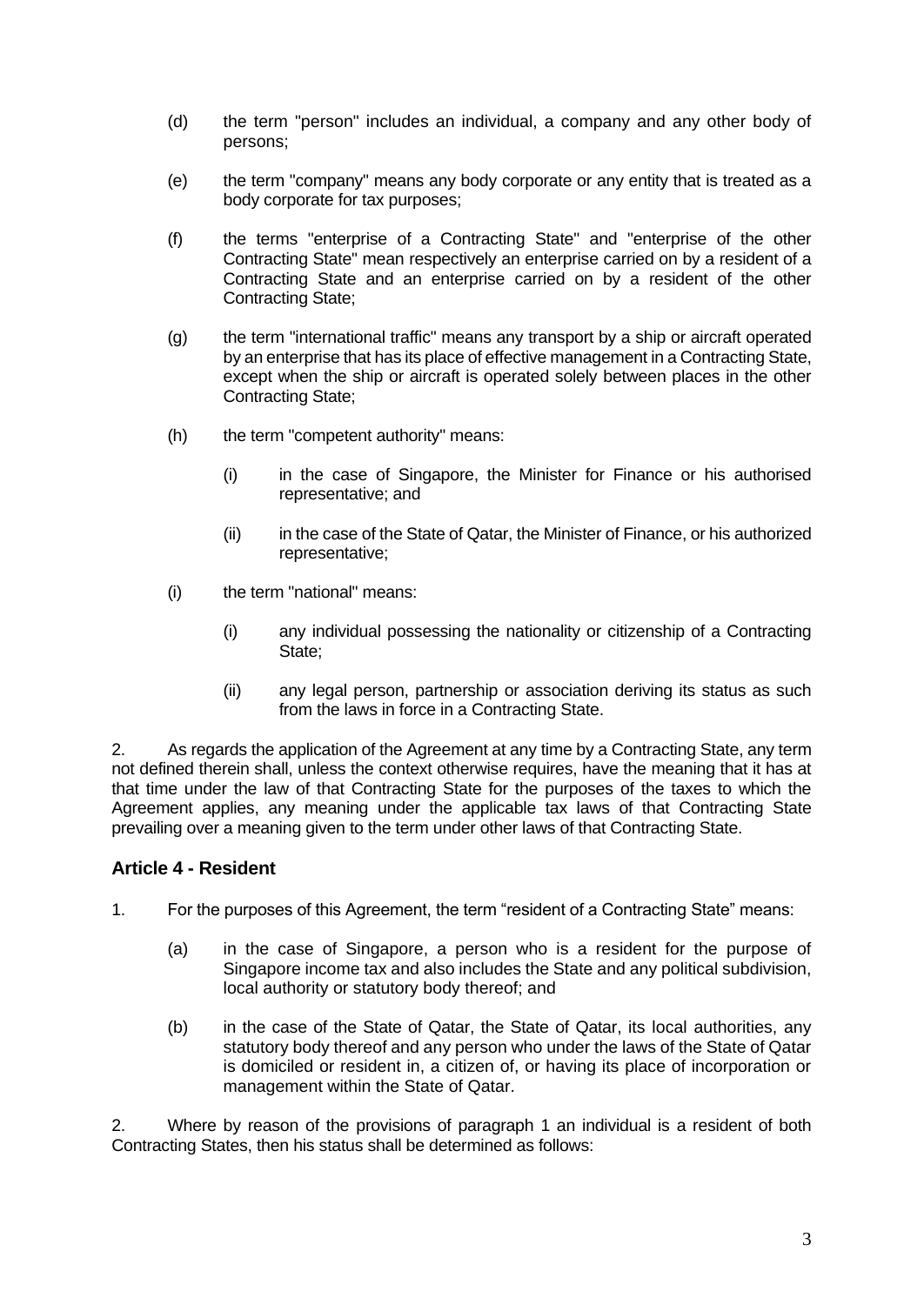- (a) he shall be deemed to be a resident only of the Contracting State in which he has a permanent home available to him; if he has a permanent home available to him in both Contracting States, he shall be deemed to be a resident only of the Contracting State with which his personal and economic relations are closer (centre of vital interests);
- (b) if the Contracting State in which he has his centre of vital interests cannot be determined, or if he has not a permanent home available to him in either Contracting State, he shall be deemed to be a resident only of the Contracting State in which he has an habitual abode;
- (c) if he has an habitual abode in both Contracting States or in neither of them, he shall be deemed to be a resident only of the Contracting State of which he is a national;
- (d) in any other case, the competent authorities of the Contracting States shall settle the question by mutual agreement.

3. Where by reason of the provisions of paragraph 1 a person other than an individual is a resident of both Contracting States, then it shall be deemed to be a resident only of the Contracting State in which its place of effective management is situated.

## **Article 5 - Permanent Establishment**

1. For the purposes of this Agreement, the term "permanent establishment" means a fixed place of business through which the business of an enterprise is wholly or partly carried on.

- 2. The term "permanent establishment" includes especially:
	- (a) a place of management;
	- (b) a branch;
	- (c) an office;
	- (d) a factory;
	- (e) a workshop;
	- (f) premises used as sales outlet;
	- (g) a farm or plantation; and
	- (h) a mine, an oil or gas well, a quarry or any other place of exploration, extraction or exploitation of natural resources.
- 3. The term "permanent establishment" also includes:
	- (a) a building site, a construction, installation or assembly project, or supervisory activities connected therewith, but only where such site, project or activities lasts for more than 6 months;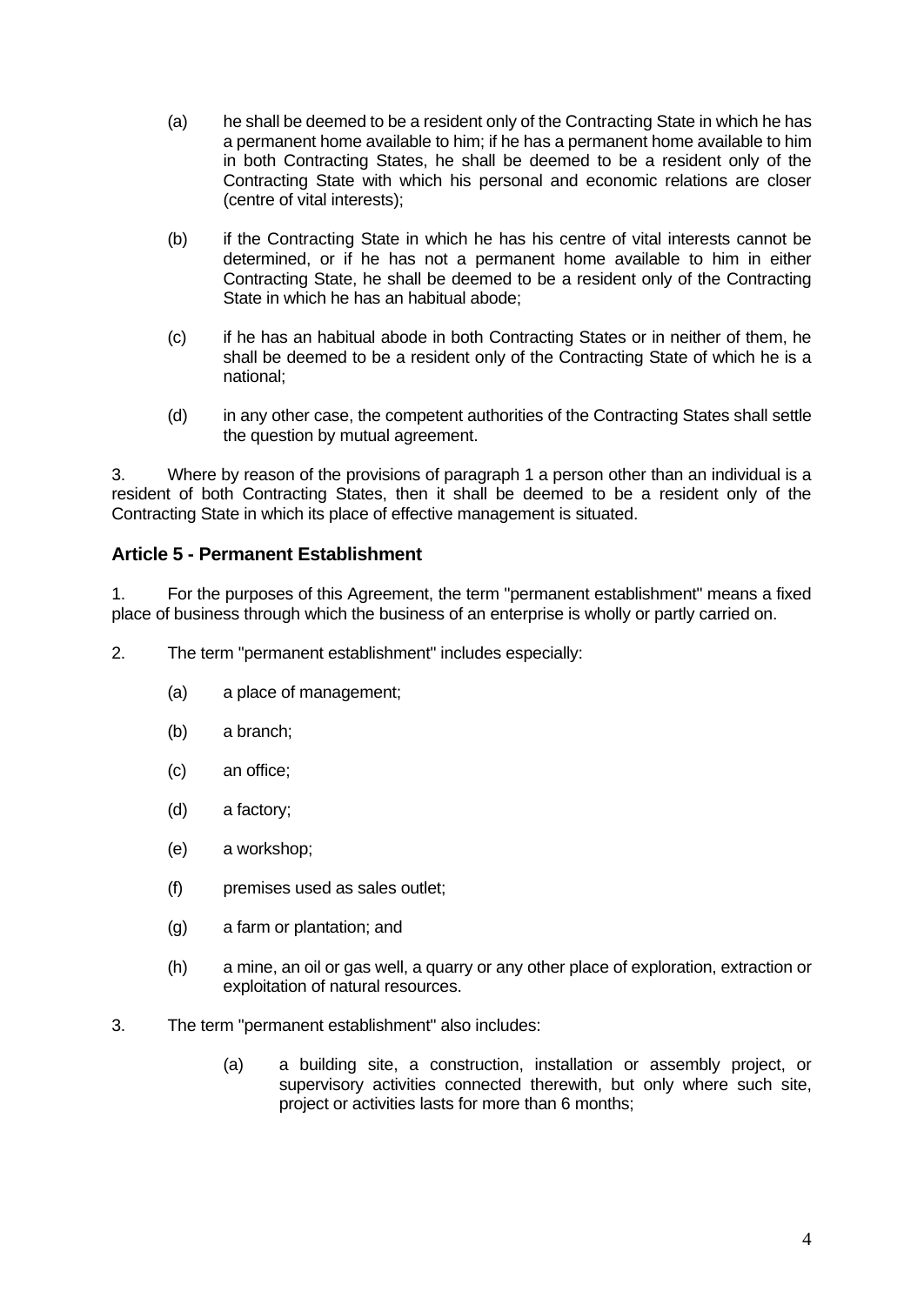(b) the furnishing of services, including consultancy services, by an enterprise of a Contracting State through employees or other personnel engaged by the enterprise for such purpose, but only where activities of that nature continue (for the same or a connected project) within the other Contracting State for a period or periods aggregating more than 183 days in any twelve-month period commencing or ending in the calendar year concerned.

4. Notwithstanding the preceding provisions of this Article, the term "permanent establishment" shall be deemed not to include:

- (a) the use of facilities solely for the purpose of storage**,** display or delivery of goods or merchandise belonging to the enterprise;
- (b) the maintenance of a stock of goods or merchandise belonging to the enterprise solely for the purpose of storage**,** display or delivery;
- (c) the maintenance of a stock of goods or merchandise belonging to the enterprise solely for the purpose of processing by another enterprise;
- (d) the maintenance of a fixed place of business solely for the purpose of purchasing goods or merchandise or of collecting information, for the enterprise;
- (e) the maintenance of a fixed place of business solely for the purpose of carrying on, for the enterprise, any other activity of a preparatory or auxiliary character;
- (f) the maintenance of a fixed place of business solely for any combination of activities mentioned in subparagraphs (a) to (e), provided that the overall activity of the fixed place of business resulting from this combination is of a preparatory or auxiliary character.

5. Notwithstanding the provisions of paragraphs 1 and 2, where a person - other than an agent of an independent status to whom paragraph 7 applies - is acting on behalf of an enterprise and has, and habitually exercises, in a Contracting State an authority to conclude contracts in the name of the enterprise, that enterprise shall be deemed to have a permanent establishment in that Contracting State in respect of any activities which that person undertakes for the enterprise, unless the activities of such person are limited to those mentioned in paragraph 4 which, if exercised through a fixed place of business, would not make this fixed place of business a permanent establishment under the provisions of that paragraph.

6. Notwithstanding the preceding provisions of this Article, an insurance enterprise of a Contracting State except in regard to reinsurance, of a Contracting State, shall be deemed to have a permanent establishment in the other Contracting State if it collects premiums in the territory of that other Contracting State or insures risks situated therein through a person, other than an agent of an independent status to whom paragraph 7 applies.

7. An enterprise shall not be deemed to have a permanent establishment in a Contracting State merely because it carries on business in that Contracting State through a broker, general commission agent or any other agent of an independent status, provided that such persons are acting in the ordinary course of their business. However, when the activities of such an agent are devoted wholly or almost wholly on behalf of that enterprise, and conditions are made or imposed between that enterprise and the agent in their commercial and financial relations which differ from those which would have been made between independent enterprises, he will not be considered an agent of an independent status within the meaning of this paragraph.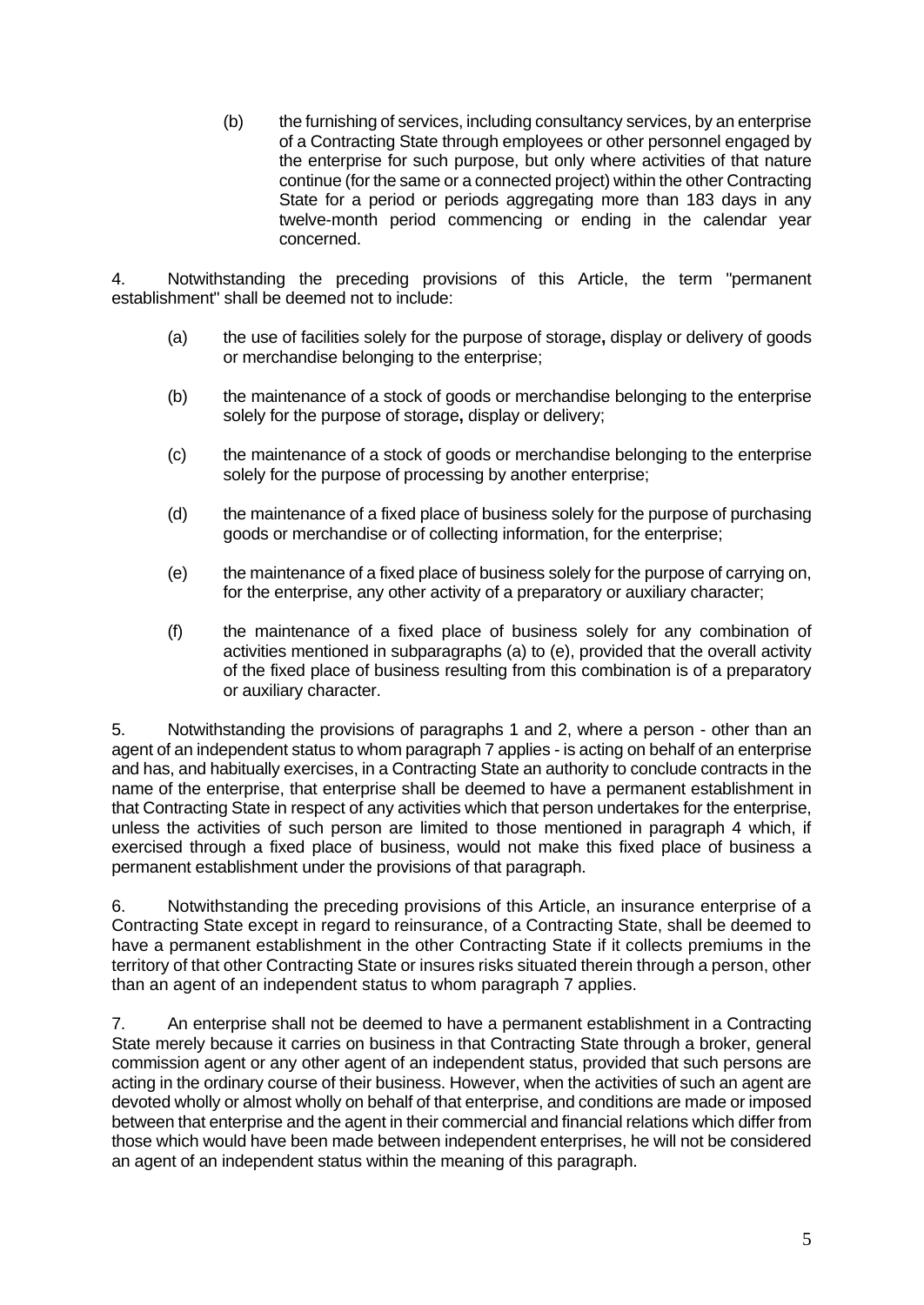8. The fact that a company which is a resident of a Contracting State controls or is controlled by a company which is a resident of the other Contracting State, or which carries on business in that other Contracting State (whether through a permanent establishment or otherwise), shall not of itself constitute either company a permanent establishment of the other.

## **Article 6 - Income From Immovable Property**

1. Income derived by a resident of a Contracting State from immovable property situated in the other Contracting State may be taxed in that other Contracting State.

2. The term "immovable property" shall have the meaning which it has under the law of the Contracting State in which the property in question is situated. The term shall in any case include property accessory to immovable property, livestock and equipment used in agriculture and forestry, rights to which the provisions of general law respecting landed property apply, usufruct of immovable property and rights to variable or fixed payments as consideration for the working of, or the right to work, mineral deposits, sources and other natural resources; ships and aircraft shall not be regarded as immovable property.

3. The provisions of paragraph 1 shall apply to income derived from the direct use, letting, or use in any other form of immovable property.

4. The provisions of paragraphs 1 and 3 shall also apply to the income from immovable property of an enterprise and to income from immovable property used for the performance of independent personal services.

# **Article 7 - Business Profits**

1. The profits of an enterprise of a Contracting State shall be taxable only in that Contracting State unless the enterprise carries on business in the other Contracting State through a permanent establishment situated therein. If the enterprise carries on business as aforesaid, the profits of the enterprise may be taxed in the other Contracting State but only so much of them as is attributable to that permanent establishment.

2. Subject to the provisions of paragraph 3, where an enterprise of a Contracting State carries on business in the other Contracting State through a permanent establishment situated therein, there shall in each Contracting State be attributed to that permanent establishment the profits which it might be expected to make if it were a distinct and separate enterprise engaged in the same or similar activities under the same or similar conditions and dealing wholly independently with the enterprise of which it is a permanent establishment.

3. In the determination of the profits of a permanent establishment, there shall be allowed as deduction expenses which are incurred for the purposes of the permanent establishment, including executive and general administrative expenses so incurred, whether in the Contracting State in which the permanent establishment is situated or elsewhere, which are allowed under the provisions of the domestic law of the Contracting State in which the permanent establishment is situated.

4. No profits shall be attributed to a permanent establishment by reason of the mere purchase by that permanent establishment of goods or merchandise for the enterprise.

5. For the purposes of the preceding paragraphs, the profits to be attributed to the permanent establishment shall be determined by the same method year by year unless there is good and sufficient reason to the contrary.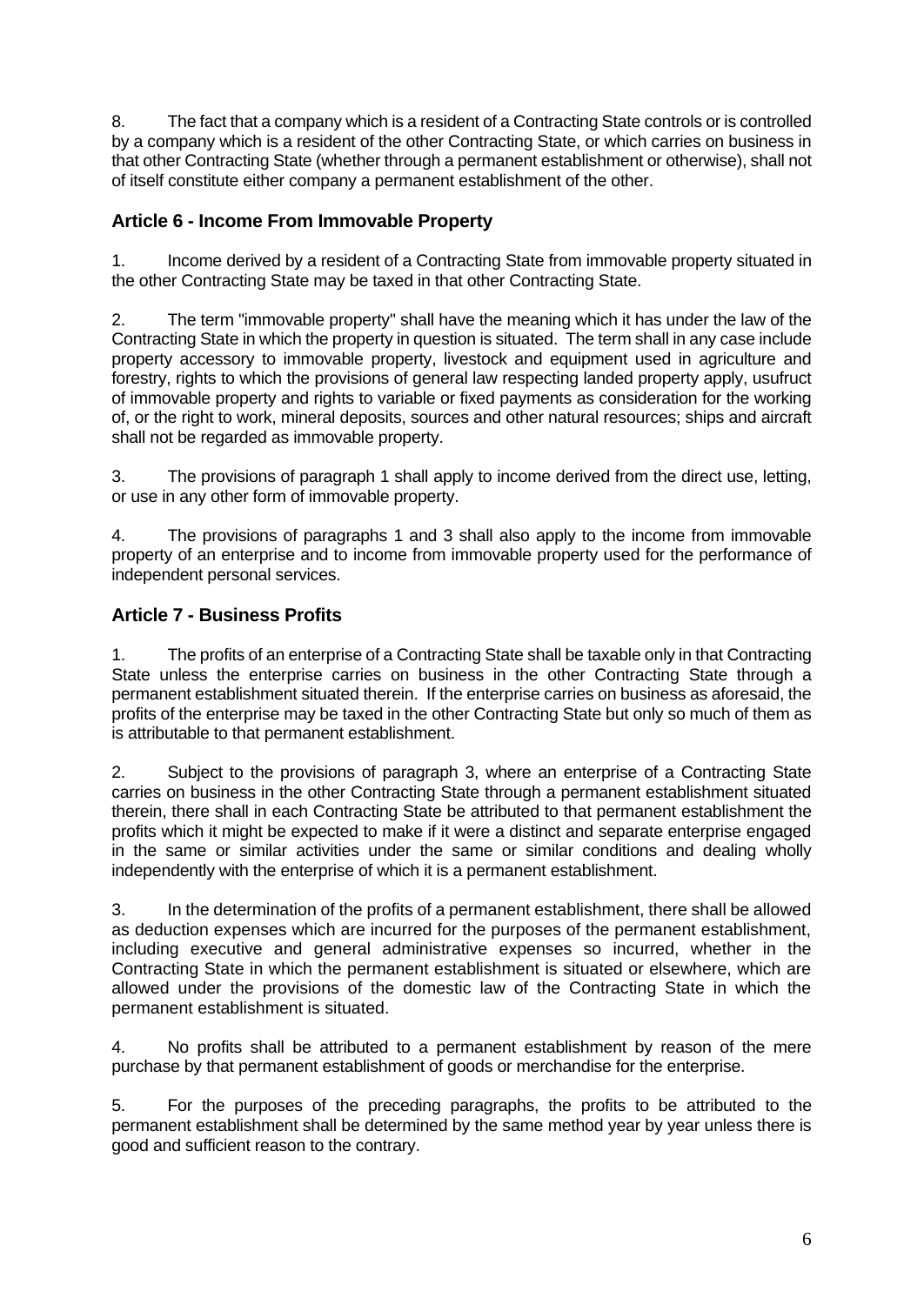6. Where profits include items of income which are dealt with separately in other Articles of this Agreement, then the provisions of those Articles shall not be affected by the provisions of this Article.

# **Article 8 - Shipping And Air Transport**

1. Profits from the operation of ships or aircrafts in international traffic shall be taxable only in the Contracting State in which the place of effective management of the enterprise is situated.

2. The provisions of paragraph 1 shall also apply to profits from the participation in a pool, a joint business or an international operating agency.

3. Interest on funds connected with the operations of ships or aircraft in international traffic shall be regarded as profits derived from the operation of such ships or aircraft, and the provisions of Article 11 shall not apply in relation to such interest.

4. For the purposes of this Article, profits from the operation of ships or aircraft in international traffic shall include:

- (a) profits from the rental on a bareboat basis of ships or aircraft; and
- (b) profits from the use, maintenance or rental of containers (including trailers and related equipment for the transport of containers), used for the transport of goods or merchandise;

where such rental or such use, maintenance or rental, as the case may be, is incidental to the operation of ships or aircraft in international traffic.

# **Article 9 - Associated Enterprises**

- 1. Where
	- (a) an enterprise of a Contracting State participates directly or indirectly in the management, control or capital of an enterprise of the other Contracting State, or
	- (b) the same persons participate directly or indirectly in the management, control or capital of an enterprise of a Contracting State and an enterprise of the other Contracting State,

and in either case conditions are made or imposed between the two enterprises in their commercial or financial relations which differ from those which would be made between independent enterprises, then any profits which would, but for those conditions, have accrued to one of the enterprises, but, by reason of those conditions, have not so accrued, may be included in the profits of that enterprise and taxed accordingly.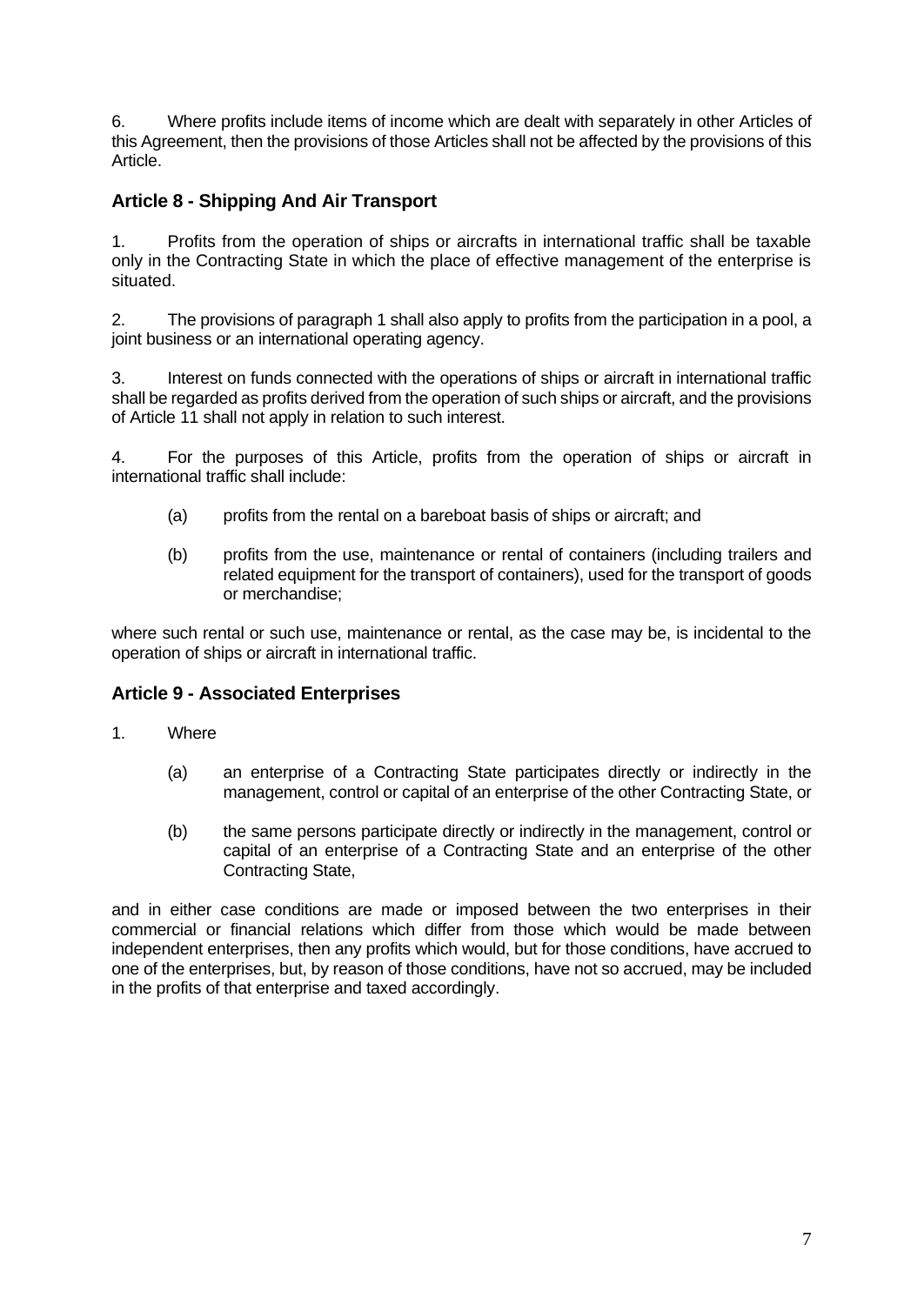2. Where a Contracting State includes, in accordance with the provisions of paragraph 1, in the profits of an enterprise of that Contracting State - and taxes accordingly - profits on which an enterprise of the other Contracting State has been charged to tax in that other Contracting State and where the competent authorities of the Contracting States agree, upon consultation, that all or part of the profits so included are profits which would have accrued to the enterprise of the first-mentioned Contracting State if the conditions made between the two enterprises had been those which would have been made between independent enterprises, then that other Contracting State shall make an appropriate adjustment to the amount of the tax charged therein on those agreed profits. In determining such adjustment, due regard shall be had to the other provisions of this Agreement.

# **Article 10 - Dividends**

1. Dividends paid by a company which is a resident of a Contracting State to a resident of the other Contracting State shall be taxable only in that other Contracting State.

2. The term "dividends" as used in this Article means income from shares, "jouissance" shares or "jouissance" rights, mining shares, founders' shares or other rights, not being debtclaims, participating in profits, as well as income from other corporate rights which is subjected to the same taxation treatment as income from shares by the laws of the Contracting State of which the company making the distribution is a resident.

3. The provisions of paragraph 1 shall not apply if the beneficial owner of the dividends, being a resident of a Contracting State, carries on business in the other Contracting State of which the company paying the dividends is a resident, through a permanent establishment situated therein, or performs in that other Contracting State independent personal services from a fixed base situated therein, and the holding in respect of which the dividends are paid is effectively connected with such permanent establishment or fixed base. In such case the provisions of Article 7 or Article 14, as the case may be, shall apply.

4. Where a company which is a resident of a Contracting State derives profits or income from the other Contracting State, that other Contracting State may not impose any tax on the dividends paid by the company, except insofar as such dividends are paid to a resident of that other Contracting State or insofar as the holding in respect of which the dividends are paid is effectively connected with a permanent establishment or a fixed base situated in that other Contracting State, nor subject the company's undistributed profits to a tax on undistributed profits, even if the dividends paid or the undistributed profits consist wholly or partly of profits or income arising in such other Contracting State.

# **Article 11 - Interest**

1. Interest arising in a Contracting State and paid to a resident of the other Contracting State may be taxed in that other Contracting State.

2. However, such interest may also be taxed in the Contracting State in which it arises and according to the laws of that Contracting State, but if the beneficial owner of the interest is a resident of the other Contracting State, the tax so charged shall not exceed 5 per cent of the gross amount of the interest.

3. Notwithstanding the provisions of paragraph 2, interest arising in a Contracting State and paid to the Government of the other Contracting State shall be exempt from tax in the firstmentioned Contracting State.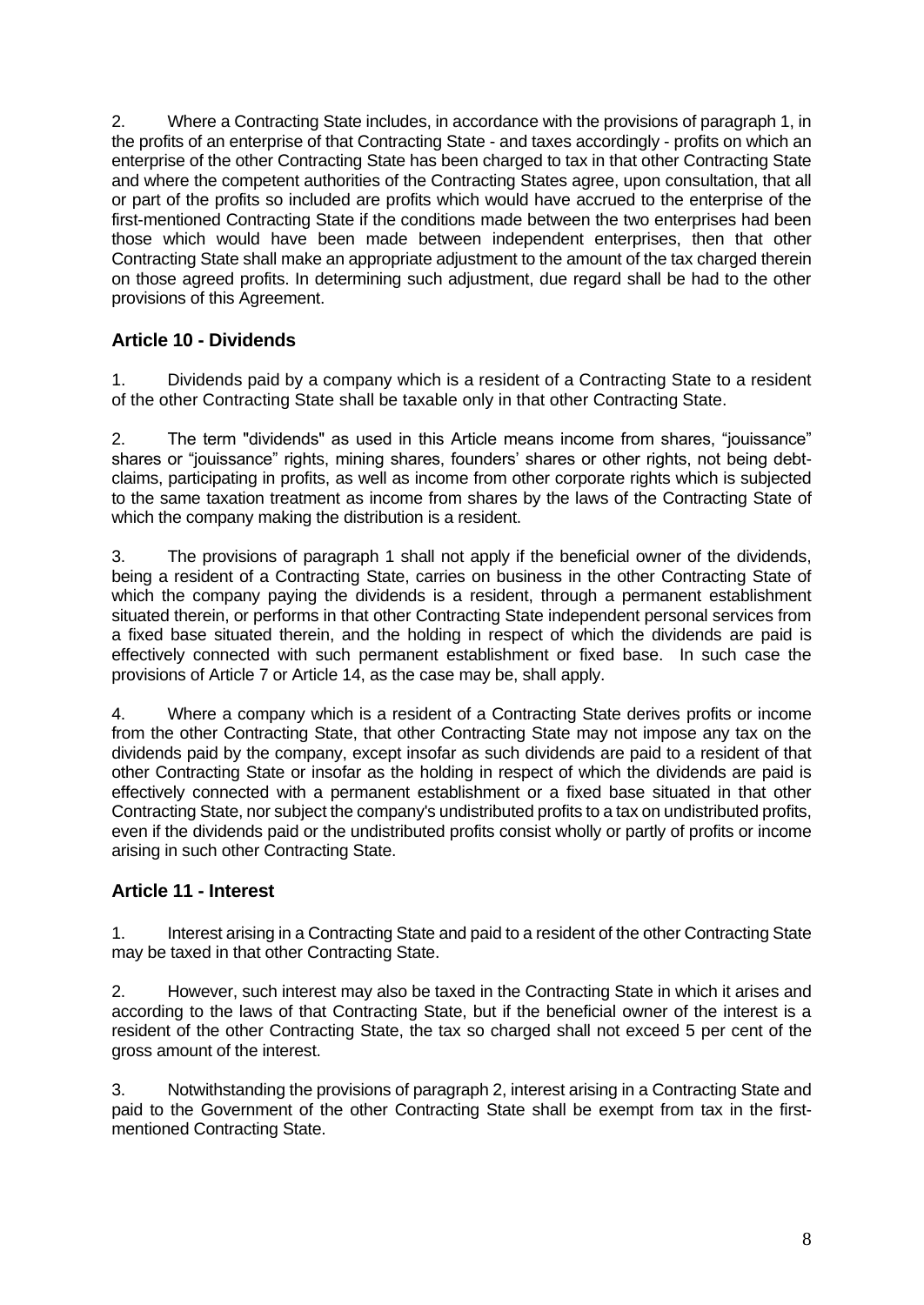- 4. For the purpose of paragraph 3, the term "Government":
	- (a) in the case of Singapore, means the Government of Singapore and shall include:
		- (i) the Monetary Authority of Singapore;
		- (ii) the Government of Singapore Investment Corporation Pte Ltd;
		- (iii) a statutory body; and
		- (iv) any institution wholly or mainly owned, directly or indirectly, by the Government of Singapore as may be agreed from time to time between the competent authorities of the Contracting States.
	- (b) in the case of the State of Qatar, means the Government of the State of Qatar and shall include:
		- (i) Qatar Investment Authority;
		- (ii) Qatar Central Bank;
		- (iii) Qatar Retirement Funds;
		- (iv) Qatar Development Bank;
		- (v) a statutory body; and
		- (vi) any institution wholly or mainly owned, directly or indirectly, by the Government of the State of Qatar as may be agreed from time to time between the competent authorities of the Contracting States<sup>1</sup>;

5. The term "interest" as used in this Article means income from debt-claims of every kind, whether or not secured by mortgage and whether or not carrying a right to participate in the debtor's profits, and in particular, income from government securities and income from bonds or debentures, including premiums and prizes attaching to such securities, bonds or debentures. Penalty charges for late payment shall not be regarded as interest for the purpose of this Article.

6. The provisions of paragraphs 1 and 2 shall not apply if the beneficial owner of the interest, being a resident of a Contracting State, carries on business in the other Contracting State in which the interest arises, through a permanent establishment situated therein, or performs in that other Contracting State independent personal services from a fixed base situated therein, and the debt-claim in respect of which the interest is paid is effectively connected with such permanent establishment or fixed base. In such case the provisions of Article 7 or Article 14, as the case may be, shall apply.

Pursuant to sub-paragraph (b)(vi) of paragraph 4 of Article 11, the competent authorities of the Republic of Singapore and the State of Qatar have come to a mutual agreement that the term "Government" shall include "Qatar Holding LLC" and "QH RE Asset Company LLC". This shall be effective for interest income arising in Singapore and paid to "Qatar Holding LLC" and/or "QH RE Asset Company LLC" from 31 May 2019.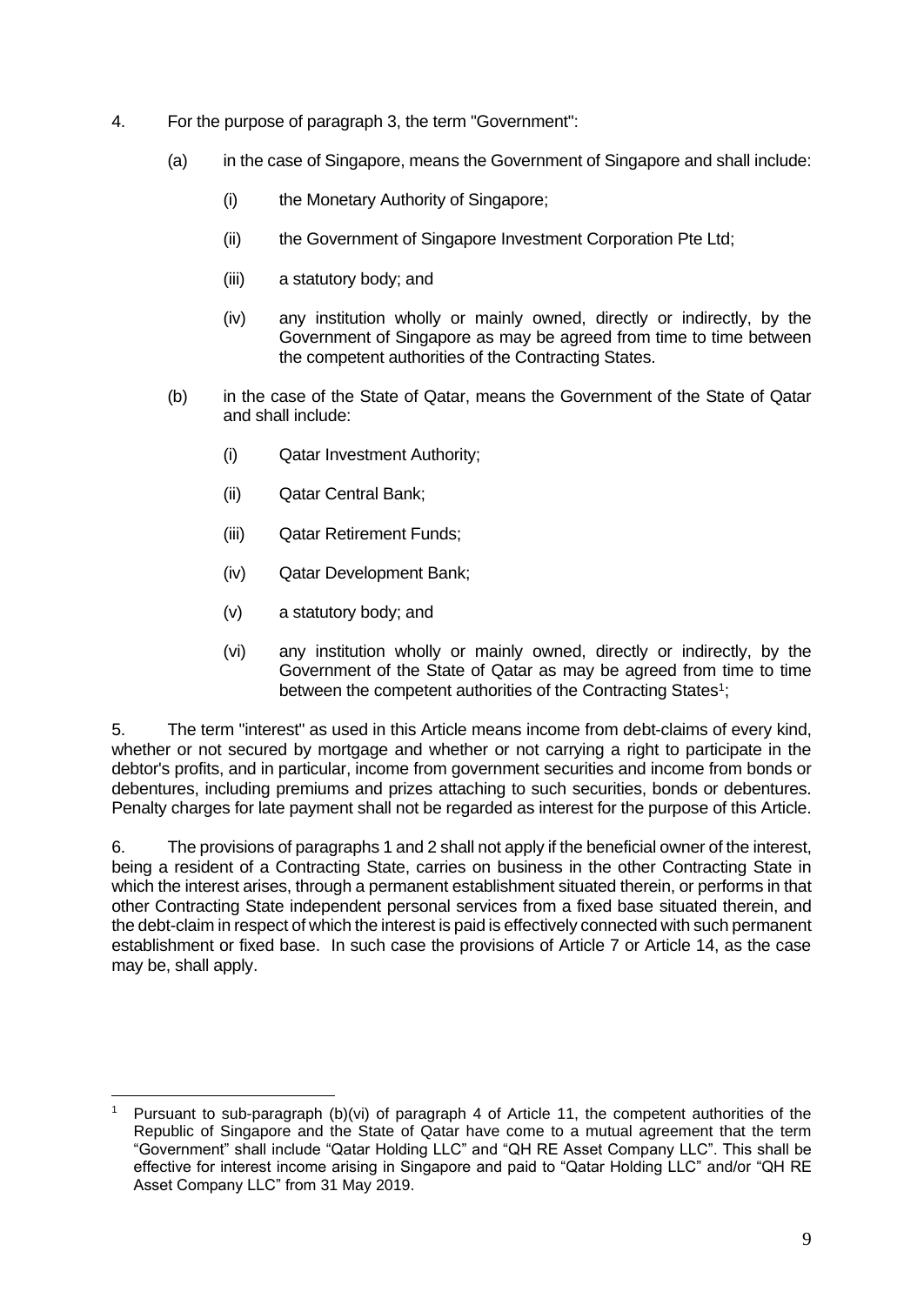7. Interest shall be deemed to arise in a Contracting State when the payer is a resident of that Contracting State. Where, however, the person paying the interest, whether he is a resident of a Contracting State or not, has in a Contracting State a permanent establishment or a fixed base in connection with which the indebtedness on which the interest is paid was incurred, and such interest is borne by such permanent establishment or fixed base, then such interest shall be deemed to arise in the Contracting State in which the permanent establishment or fixed base is situated.

8. Where, by reason of a special relationship between the payer and the beneficial owner or between both of them and some other person, the amount of the interest, having regard to the debt-claim for which it is paid, exceeds the amount which would have been agreed upon by the payer and the beneficial owner in the absence of such relationship, the provisions of this Article shall apply only to the last-mentioned amount. In such case, the excess part of the payments shall remain taxable according to the laws of each Contracting State, due regard being had to the other provisions of this Agreement.

# **Article 12 - Royalties**

1. Royalties arising in a Contracting State and paid to a resident of the other Contracting State may be taxed in that other Contracting State.

2. However, such royalties may also be taxed in the Contracting State in which they arise and according to the laws of that Contracting State, but if the beneficial owner of the royalties is a resident of the other Contracting State, the tax so charged shall not exceed 10 per cent of the gross amount of the royalties.

3. The term "royalties" as used in this Article means payments of any kind received as a consideration for the use of, or the right to use, any copyright of literary, artistic or scientific work including cinematograph films, and films, tapes or discs for radio or television broadcasting, any computer software, patent, trade mark, design or model, plan, secret formula or process, or for the use of, or right to use, industrial, commercial or scientific equipment, or for information concerning industrial, commercial or scientific experience.

4. The provisions of paragraphs 1 and 2 shall not apply if the beneficial owner of the royalties, being a resident of a Contracting State, carries on business in the other Contracting State in which the royalties arise, through a permanent establishment situated therein, or performs in that other Contracting State independent personal services from a fixed base situated therein, and the right or property in respect of which the royalties are paid is effectively connected with such permanent establishment or fixed base. In such case, the provisions of Article 7 or Article 14, as the case may be, shall apply.

5. Royalties shall be deemed to arise in a Contracting State when the payer is a resident of that Contracting State. Where, however, the person paying the royalties, whether he is a resident of a Contracting State or not, has in a Contracting State a permanent establishment or a fixed base in connection with which the liability to pay the royalties was incurred, and such royalties are borne by such permanent establishment or fixed base, then such royalties shall be deemed to arise in the Contracting State in which the permanent establishment or fixed base is situated.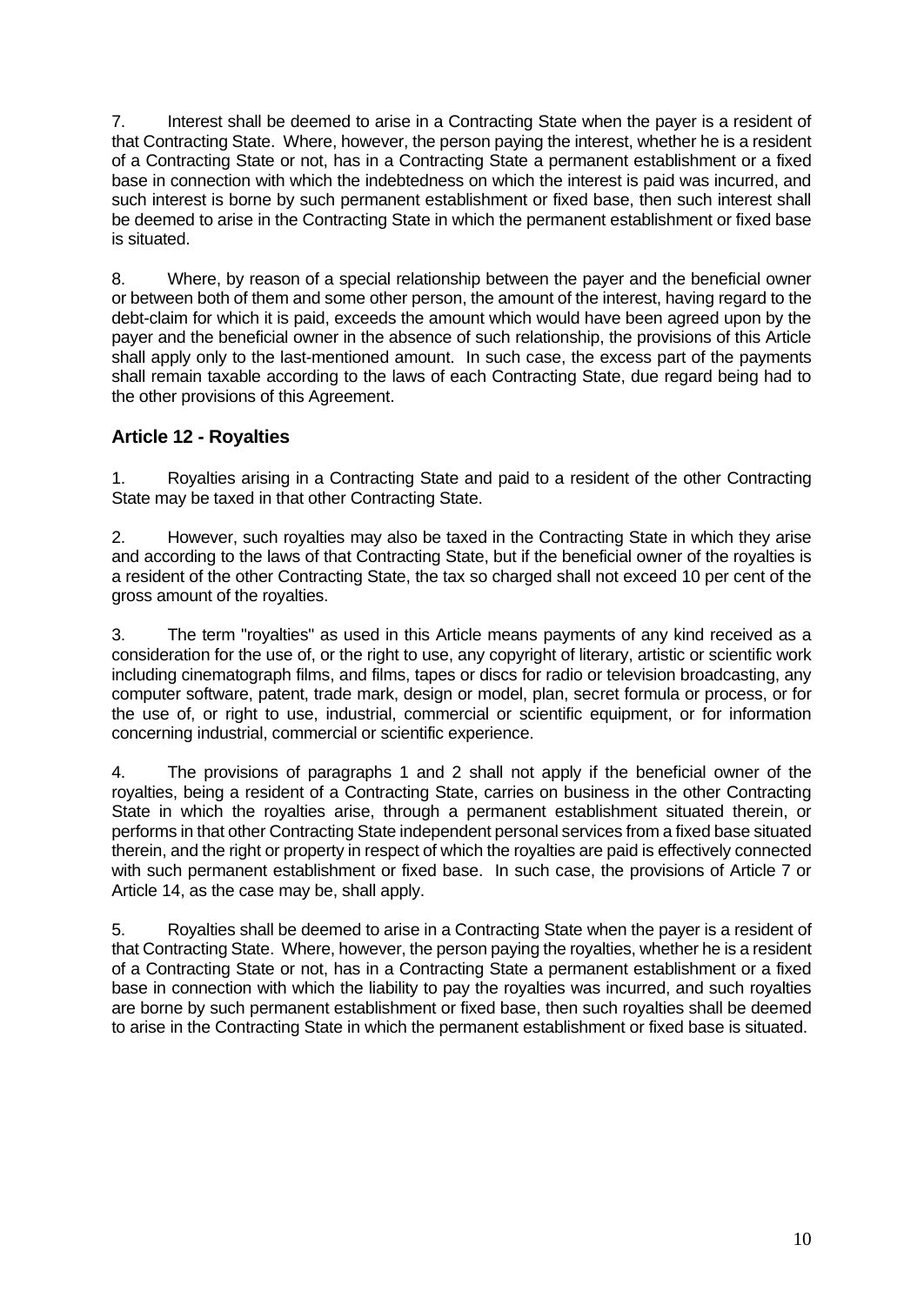6. Where, by reason of a special relationship between the payer and the beneficial owner or between both of them and some other person, the amount of the royalties, having regard to the use, right or information for which they are paid, exceeds the amount which would have been agreed upon by the payer and the beneficial owner in the absence of such relationship, the provisions of this Article shall apply only to the last-mentioned amount. In such case, the excess part of the payments shall remain taxable according to the laws of each Contracting State, due regard being had to the other provisions of this Agreement.

## **Article 13 - Capital Gains**

1. Gains derived by a resident of a Contracting State from the alienation of immovable property referred to in Article 6 and situated in the other Contracting State may be taxed in that other Contracting State.

2. Gains from the alienation of movable property forming part of the business property of a permanent establishment which an enterprise of a Contracting State has in the other Contracting State or of movable property pertaining to a fixed base available to a resident of a Contracting State in the other Contracting State for the purpose of performing independent personal services, including such gains from the alienation of such a permanent establishment (alone or with the whole enterprise) or of such fixed base, may be taxed in that other Contracting State.

3. Gains from the alienation of ships or aircrafts operated in international traffic or movable property pertaining to the operation of such ships or aircrafts, shall be taxable only in the Contracting State in which the place of effective management of the enterprise is situated.

4. Gains from the alienation of any property other than that referred to in paragraphs 1, 2 and 3 of this Article shall be taxable only in the Contracting State of which the alienator is a resident.

## **Article 14 - Independent Personal Services**

1. Income derived by an individual who is a resident of a Contracting State in respect of professional services or other activities of an independent character shall be taxable only in that Contracting State except in the following circumstances when such income may also be taxed in the other Contracting State:

- (a) if he has a fixed base regularly available to him in the other Contracting State for the purpose of performing his activities; in that case, only so much of the income as is attributable to that fixed base may be taxed in that other Contracting State; or
- (b) if his stay in the other Contracting State is for a period or periods exceeding in the aggregate 183 days in any twelve-month period commencing or ending in the calendar year concerned; in that case, only so much of the income as is derived from his activities performed in that other Contracting State may be taxed in that other Contracting State.

2. The term "professional services" includes especially independent scientific, literary, artistic, educational or teaching activities as well as the independent activities of physicians, lawyers, engineers, architects, dentists and accountants.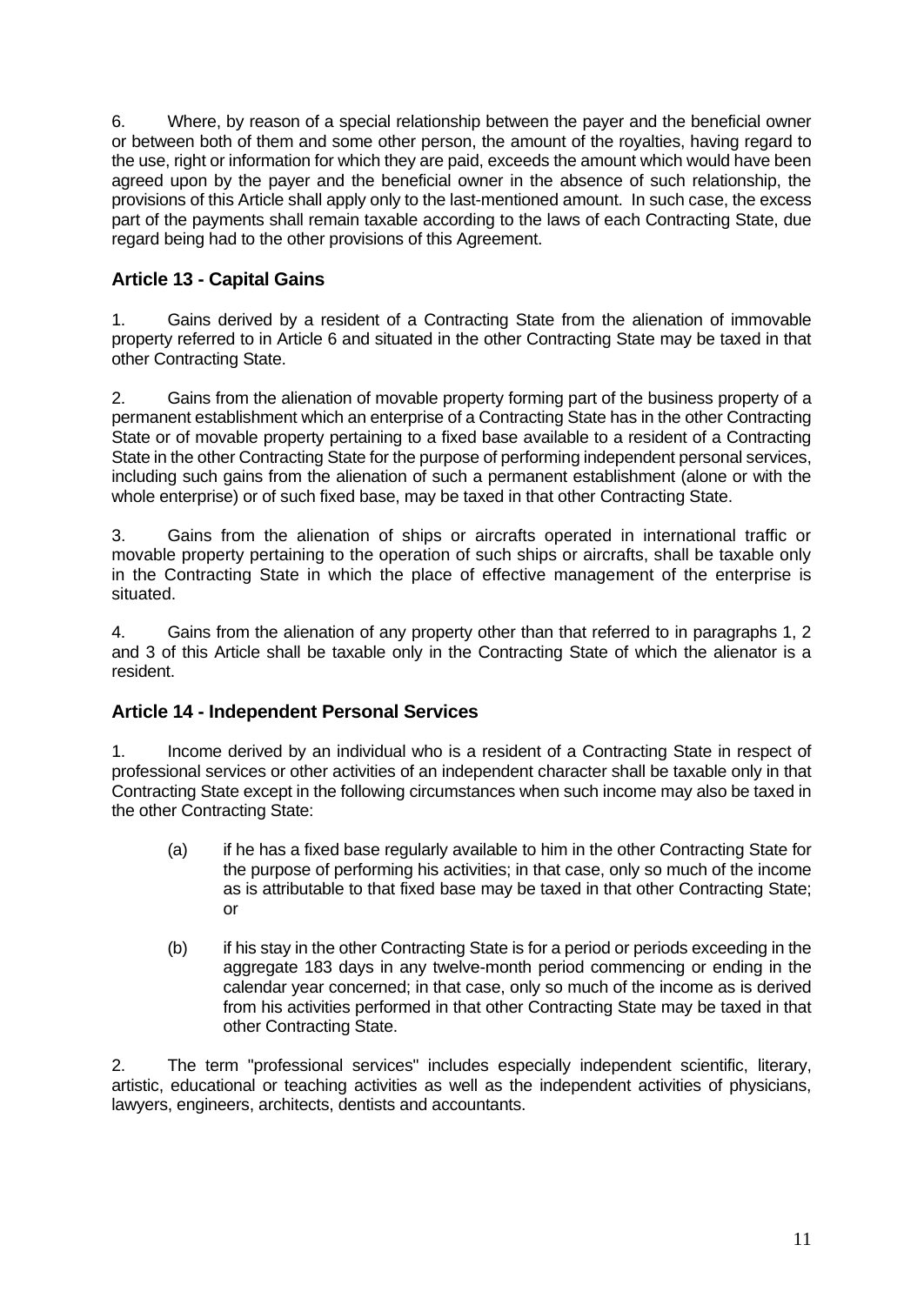# **Article 15 - Dependent Personal Services**

1. Subject to the provisions of Articles 16, 18 and 19, salaries, wages and other similar remuneration derived by a resident of a Contracting State in respect of an employment shall be taxable only in that Contracting State unless the employment is exercised in the other Contracting State. If the employment is so exercised, such remuneration as is derived therefrom may be taxed in that other Contracting State.

2. Notwithstanding the provisions of paragraph 1, remuneration derived by a resident of a Contracting State in respect of an employment exercised in the other Contracting State shall be taxable only in the first-mentioned Contracting State if:

- (a) the recipient is present in the other Contracting State for a period or periods not exceeding in the aggregate 183 days in any twelve-month period commencing or ending in the calendar year concerned; and
- (b) the remuneration is paid by, or on behalf of, an employer who is not a resident of the other Contracting State; and
- (c) the remuneration is not borne by a permanent establishment or a fixed base which the employer has in the other Contracting State.

3. Notwithstanding the preceding provisions of this Article, remuneration derived in respect of an employment exercised aboard a ship or aircraft operated in international traffic shall be taxable only in the Contracting State in which the place of effective management of the enterprise is situated. However, if the remuneration is derived by a resident of the other Contracting State, it may also be taxed in that other Contracting State.

## **Article 16 - Directors' Fees**

Directors' fees and other similar payments derived by a resident of a Contracting State in his capacity as a member of the board of directors of a company which is a resident of the other Contracting State may be taxed in that other Contracting State.

## **Article 17 - Artistes And Sportspersons**

1. Notwithstanding the provisions of Articles 14 and 15, income derived by a resident of a Contracting State as an entertainer, such as a theatre, motion picture, radio or television artiste, or a musician, or as a sportsperson, from his personal activities as such exercised in the other Contracting State, may be taxed in that other Contracting State.

2. Where income in respect of personal activities exercised by entertainers or sportspersons in their capacities as such accrues not to the entertainers or sportspersons themselves but to another person, that income may, notwithstanding the provisions of Articles 7, 14 and 15, be taxed in the Contracting State in which the activities of the entertainers or sportspersons are exercised.

3. Income derived by a resident of a Contracting State from activities exercised in the other Contracting State as envisaged in paragraphs 1 and 2 of this Article, shall be exempted from tax in that other Contracting State if the visit to that other Contracting State is supported wholly or substantially by funds of one or both Contracting States, political subdivisions or local authorities or statutory bodies thereof, or takes place under a cultural agreement or arrangement between the Governments of the Contracting States.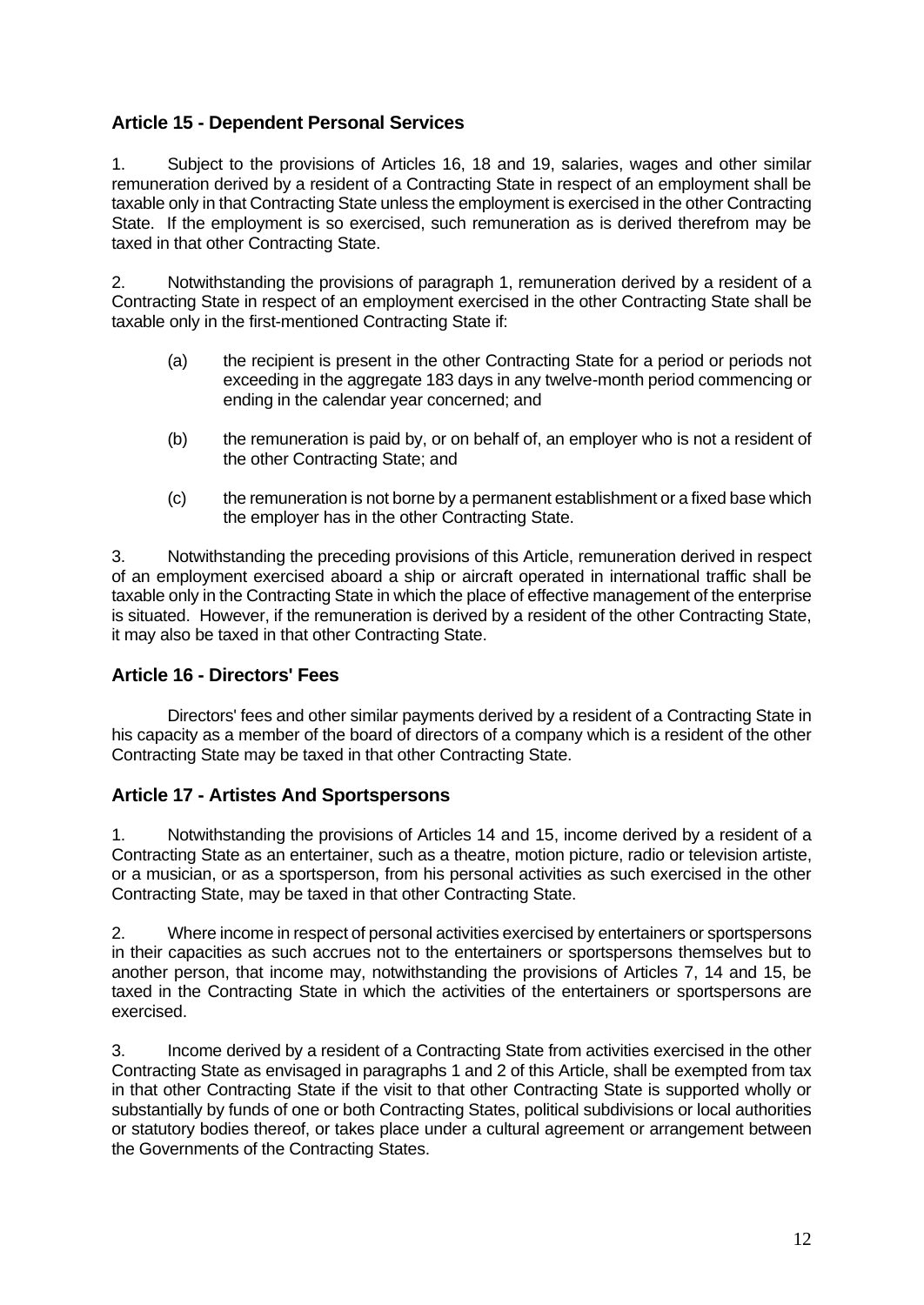## **Article 18 - Pensions**

Subject to the provisions of paragraph 2 of Article 19, pensions and other similar remuneration arising in a Contracting State and paid to a resident of the other Contracting State in consideration of past employment shall be taxable only in the first-mentioned Contracting State.

## **Article 19 - Government Service**

1. (a) Salaries, wages and other similar remuneration, other than a pension, paid by a Contracting State or a political subdivision, a local authority or a statutory body thereof to an individual in respect of services rendered to that Contracting State, subdivision, authority or body shall be taxable only in that Contracting State.

(b) However, such salaries, wages and other similar remuneration shall be taxable only in the other Contracting State if the services are rendered in that other Contracting State and the individual is a resident of that other Contracting State who:

- (i) is a national of that other Contracting State; or
- (ii) did not become a resident of that other Contracting State solely for the purpose of rendering the services.

2. (a) Any pension paid by, or out of funds created by, a Contracting State or a political subdivision, a local authority or a statutory body thereof to an individual in respect of services rendered to that Contracting State or subdivision, authority or body shall be taxable only in that Contracting State.

(b) However, such pension shall be taxable only in the other Contracting State if the individual is a resident of, and a national of, that Contracting State.

3. The provisions of Articles 15, 16, 17 and 18 shall apply to salaries, wages and other similar remuneration, and to pensions, in respect of services rendered in connection with a business carried on by a Contracting State or a political subdivision, a local authority or a statutory body thereof.

## **Article 20 - Teachers And Researchers**

1. An individual who is immediately before visiting a Contracting State a resident of the other Contracting State and who, at the invitation of the Government of the first-mentioned Contracting State or of a recognised University, college, school, museum or other cultural institution in that first-mentioned Contracting State or under an official programme of cultural exchange, is present in that Contracting State for a period not exceeding two consecutive years solely for the purpose of teaching, giving lectures or carrying out research at such institution shall be exempted from tax in that Contracting State on his remuneration for such activity, provided that payment of such remuneration is derived by him from outside that Contracting State.

2. The provisions of paragraph 1 of this Article shall not apply to income from research if such research is undertaken not in the public interest but primarily for the private benefit of a specific person or persons.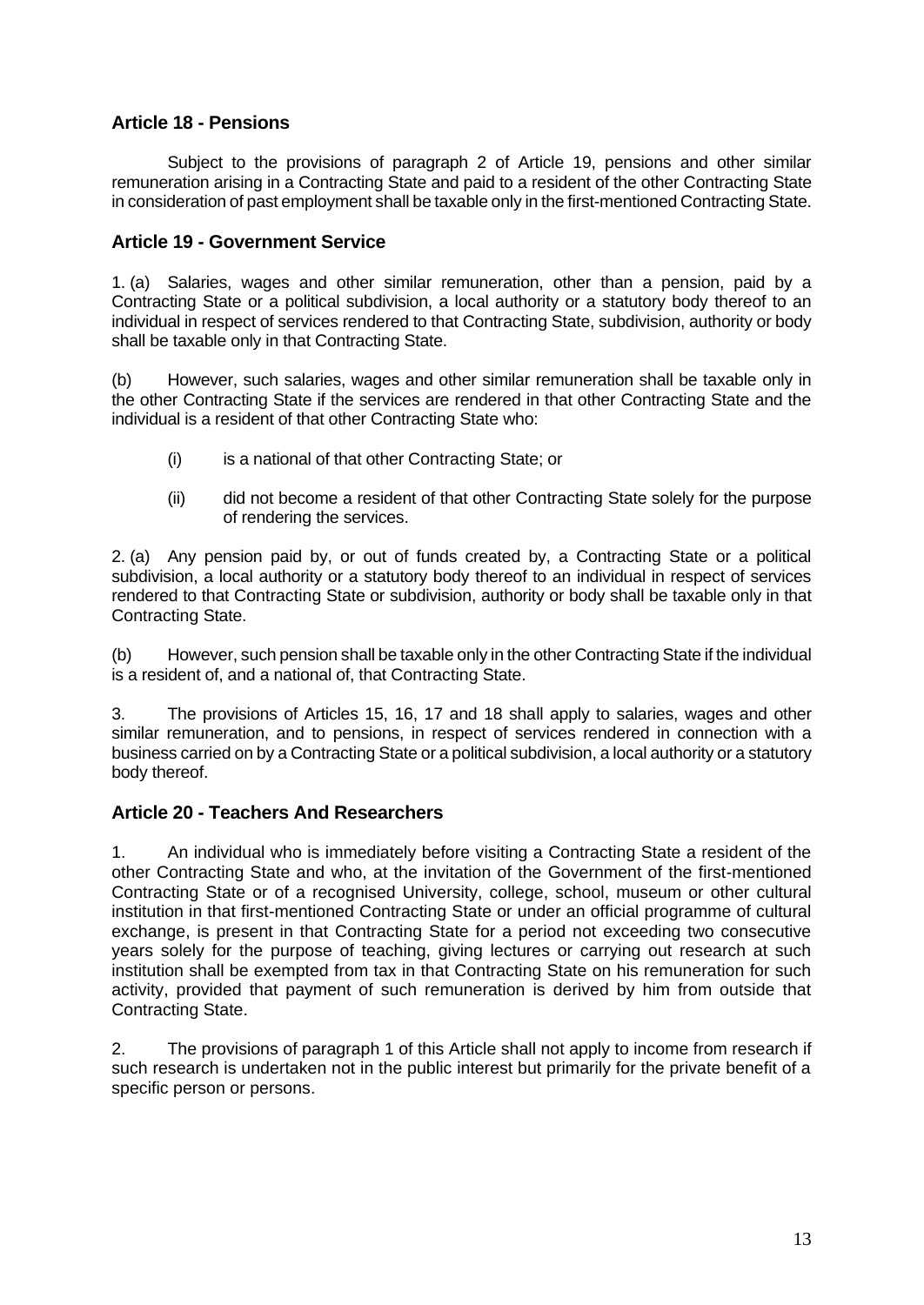## **Article 21 - Students And Trainees**

1. Payments which a student or business apprentice or trainee who is or was immediately before visiting a Contracting State a resident of the other Contracting State and who is present in the first-mentioned Contracting State solely for the purpose of his education or training receives for the purpose of his maintenance, education or training shall not be taxed in that Contracting State, provided that such payments arise from sources outside that Contracting State.

2. In respect of grants, scholarships and remuneration from employment not covered by paragraph 1, a student, business apprentice or trainee described in paragraph 1 shall be entitled during such education or training to be treated as a resident of the Contracting State which he is visiting.

## **Article 22 - Other Income**

Items of income not dealt with in the foregoing Articles of this Agreement and arising in a Contracting State may be taxed in that Contracting State.

## **Article 23 - Elimination Of Double Taxation**

- 1. Double taxation shall be avoided as follows:
	- (a) in the case of Singapore:

Where a resident of Singapore derives income from Qatar which, in accordance with the provisions of this Agreement, may be taxed in Qatar, Singapore shall, subject to its laws regarding the allowance as a credit against Singapore tax of tax payable in any country other than Singapore, allow the Qatar tax paid, whether directly or by deduction, as a credit against the Singapore tax payable on the income of that resident. Where such income is a dividend paid by a company which is a resident of Qatar to a resident of Singapore which is a company owning directly or indirectly not less than 10 per cent of the share capital of the firstmentioned company, the credit shall take into account the Qatar tax paid by that company on the portion of its profits out of which the dividend is paid;

(b) in the case of the State of Qatar:

Where a resident of the State of Qatar derives income which, in accordance with the provisions of this Agreement, is taxable in Singapore, then the State of Qatar shall allow as a deduction from the tax on income of that resident an amount equal to the tax paid in Singapore provided that such deduction shall not exceed that part of the tax, as computed before the deduction is given, which is attributable to the income derived from Singapore.

2. For the purposes of paragraph 1 of this Article, the terms "Singapore tax paid" and "Qatar tax paid" shall be deemed to include the amount of tax which would have been paid in Singapore or Qatar as the case may be, when an exemption or reduction is granted in accordance with the laws and regulations of that Contracting State that are designed for the promotion of economic development. The provisions of this paragraph shall apply for the first 10 years for which the Agreement is effective. However, the competent authorities of the Contracting States may agree to extend this period.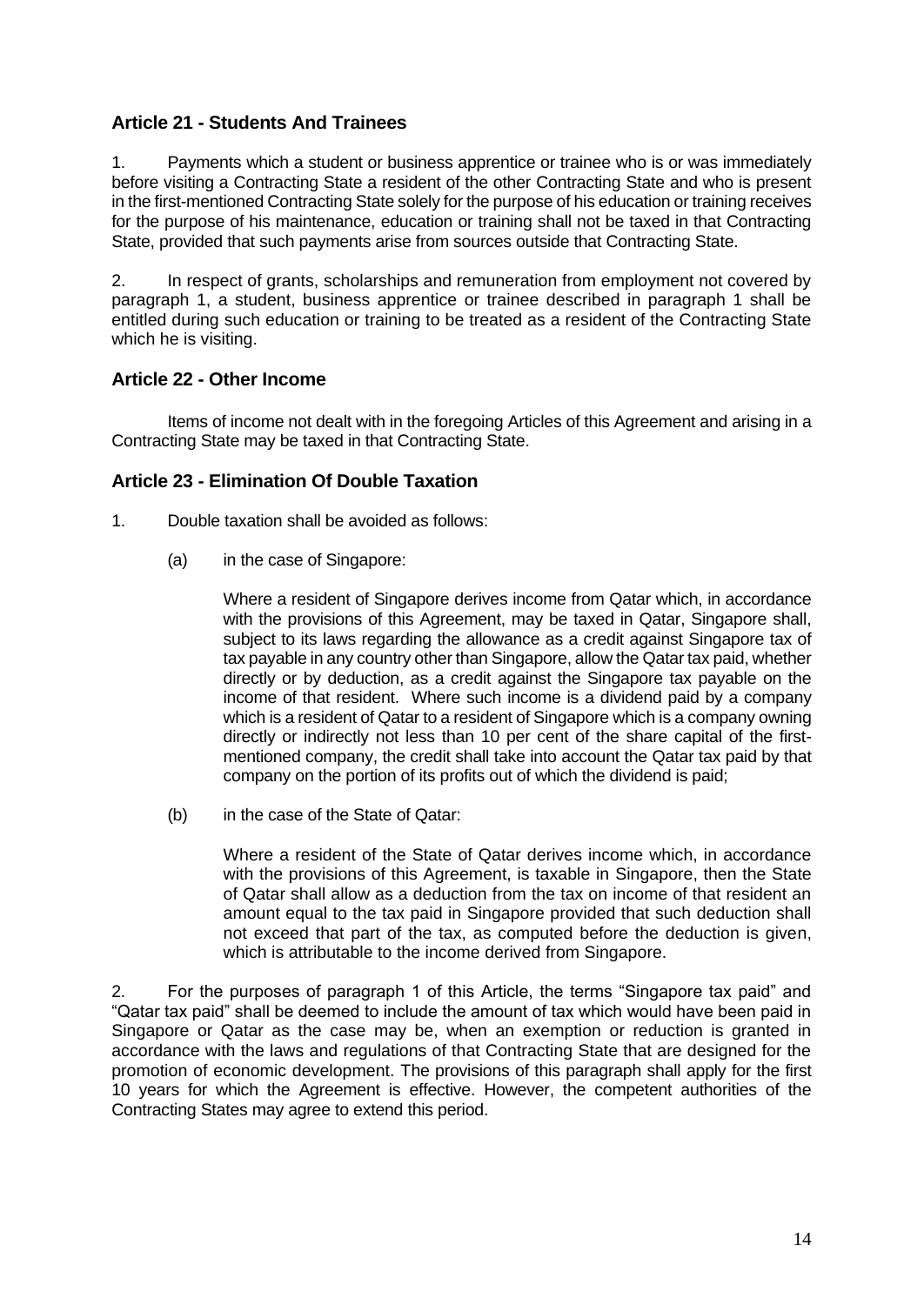# **Article 24 - Non-Discrimination**

1. Nationals of a Contracting State shall not be subjected in the other Contracting State to any taxation or any requirement connected therewith, which is other or more burdensome than the taxation and connected requirements to which nationals of that other Contracting State in the same circumstances, in particular with respect to residence, are or may be subjected.

2. The taxation on a permanent establishment which an enterprise of a Contracting State has in the other Contracting State shall not be less favourably levied in that other Contracting State than the taxation levied on enterprises of that other Contracting State carrying on the same activities. This provision shall not be construed as obliging a Contracting State to grant to residents of the other Contracting State any personal allowances, reliefs and reductions for taxation purposes on account of civil status or family responsibilities which it grants to its own residents.

3. Enterprises of a Contracting State, the capital of which is wholly or partly owned or controlled, directly or indirectly, by one or more residents of the other Contracting State, shall not be subjected in the first-mentioned Contracting State to any taxation or any requirement connected therewith which is other or more burdensome than the taxation and connected requirements to which other similar enterprises of the first-mentioned Contracting State are or may be subjected.

4. Except where the provisions of paragraph 1 of Article 9, paragraph 8 of Article 11, or paragraph 6 of Article 12 apply, interest, royalty and other disbursements paid by an enterprise of a Contracting State to a resident of the other Contracting State shall, for the purpose of determining the taxable profits of such enterprise, be deductible under the same conditions as if they had been paid to a resident of the first-mentioned Contracting State.

5. The provisions of this Article shall apply to the taxes which are the subject of this Agreement.

# **Article 25 - Mutual Agreement Procedure**

1. Where a person considers that the actions of one or both of the Contracting States result or will result for him in taxation not in accordance with the provisions of this Agreement, he may, irrespective of the remedies provided by the domestic law of those Contracting States, present his case to the competent authority of the Contracting State of which he is a resident or, if his case comes under paragraph 1 of Article 24, to that of the Contracting State of which he is a national. The case must be presented within 3 years from the first notification of the action resulting in taxation not in accordance with the provisions of the Agreement.

2. The competent authority shall endeavour, if the objection appears to it to be justified and if it is not itself able to arrive at a satisfactory solution, to resolve the case by mutual agreement with the competent authority of the other Contracting State, with a view to the avoidance of taxation which is not in accordance with the Agreement. Any agreement reached shall be implemented notwithstanding any time limits in the domestic law of the Contracting States.

3. The competent authorities of the Contracting States shall endeavour to resolve by mutual agreement any difficulties or doubts arising as to the interpretation or application of the Agreement. They may also consult together for the elimination of double taxation in cases not provided for in the Agreement.

4. The competent authorities of the Contracting States may communicate with each other directly for the purpose of reaching an agreement in the sense of the preceding paragraphs.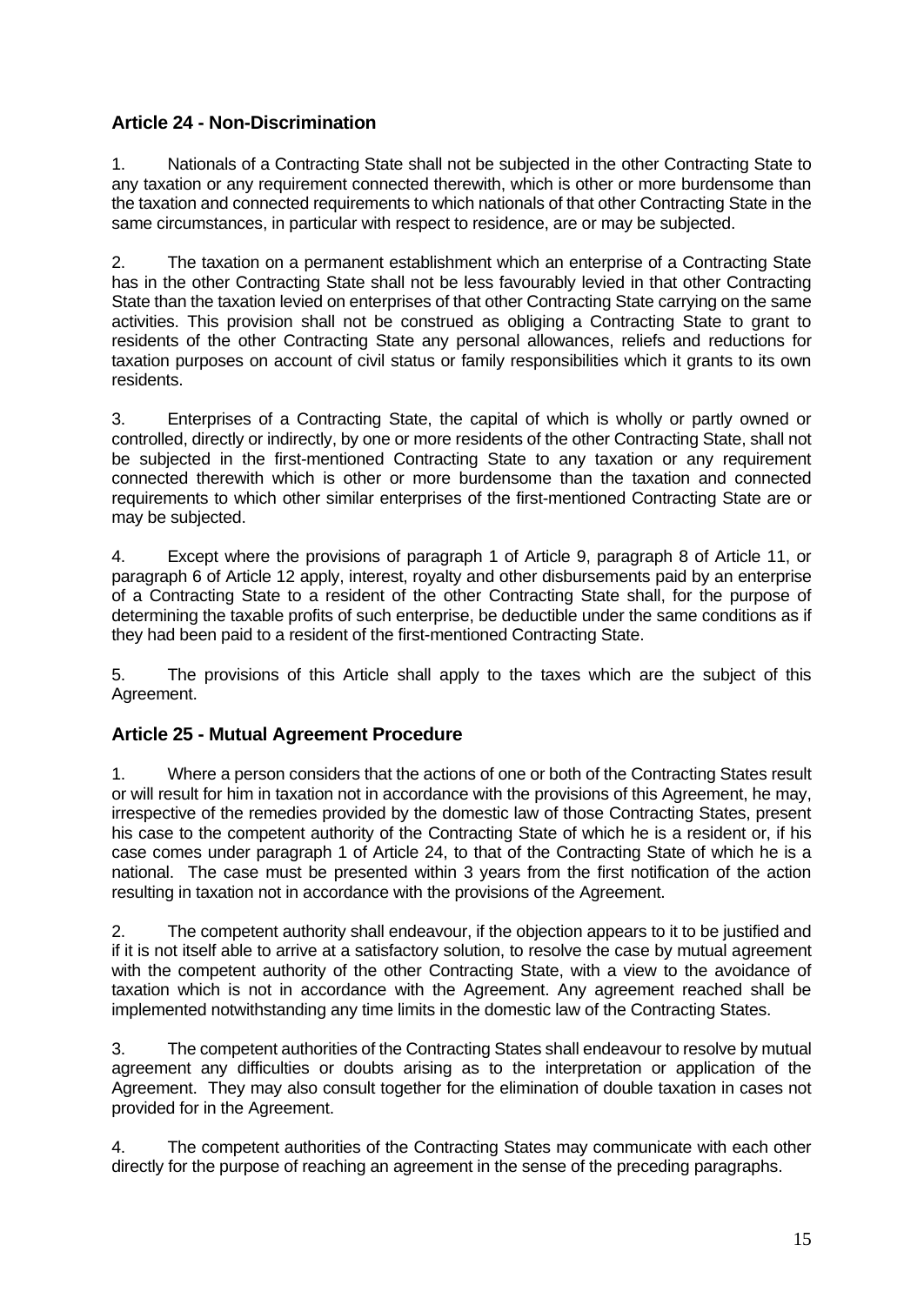# **Article 26 - Exchange Of Information**

1. The competent authorities of the Contracting States shall exchange such information as is necessary for carrying out the provisions of this Agreement or of the domestic laws of the Contracting States concerning taxes covered by the Agreement insofar as the taxation thereunder is not contrary to the Agreement. Any information received by a Contracting State shall be treated as secret in the same manner as information obtained under the domestic laws of that Contracting State, and shall be disclosed only to persons or authorities (including courts and administrative bodies) concerned with the assessment or collection of, the enforcement or prosecution in respect of, or the determination of appeals in relation to, the taxes covered by the Agreement. Such persons or authorities shall use the information only for such purposes. They may disclose the information in public court proceedings or in judicial decisions.

2. In no case shall the provisions of paragraph 1 be construed so as to impose on a Contracting State the obligation:

- (a) to carry out administrative measures at variance with the laws and administrative practice of that or of the other Contracting State;
- (b) to supply information which is not obtainable under the laws or in the normal course of the administration of that or of the other Contracting State;
- (c) to supply information which would disclose any trade, business, industrial, commercial or professional secret or trade process, or information, the disclosure of which would be contrary to public policy (ordre public).

#### **Article 27 - Members Of Diplomatic Missions And Consular Posts**

Nothing in this Agreement shall affect the fiscal privileges of members of diplomatic missions or consular posts under the general rules of international law or under the provisions of special agreements.

## **Article 28 - Entry Into Force**

1. Each of the Contracting States shall notify to the other the completion of the procedures required by its law for the bringing into force of this Agreement.

2. The Agreement shall enter into force thirty days after the date of the later of the notifications referred to in paragraph 1 and its provisions shall have effect:

(a) in the case of Singapore:

in respect of tax chargeable for any year of assessment beginning on or after the first day of January in the second calendar year following the year in which the Agreement enters into force;

(b) in the case of the State of Qatar:

in respect of income derived during the taxable years beginning on or after the first day of January in the year following that in which this Agreement enters into force.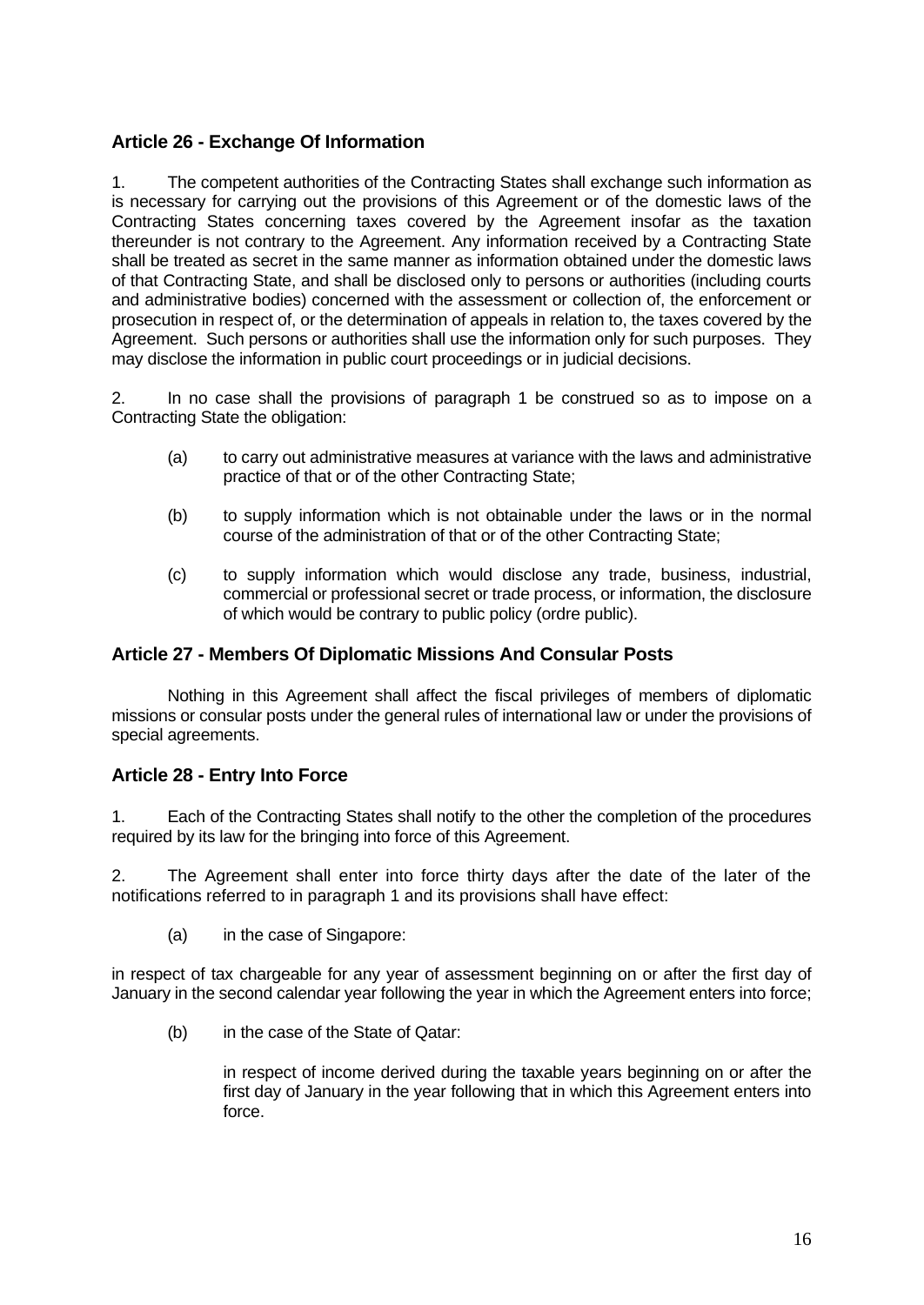## **Article 29 - Termination**

This Agreement shall remain in force indefinitely, but either of the Contracting States may, on or before the thirtieth day of June in any calendar year beginning after the expiration of a period of five years from the date of its entry into force, give written notice of termination to the other Contracting State through diplomatic channels. In such event, the Agreement shall cease to have effect:

(a) in the case of Singapore:

in respect of tax chargeable for any year of assessment beginning on or after the first day of January in the second calendar year following the year in which the notice of termination is given;

(b) in the case of the State of Qatar:

in respect of income derived during the taxable years beginning on or after the first day of January in the year following that in which the notice of termination is given.

IN WITNESS WHEREOF the undersigned, duly authorised thereto, have signed this Agreement.

DONE in duplicate at Doha on this 28<sup>th</sup> day of November 2006 in the Arabic and English languages, both texts being equally authentic. In case of any divergence, the English text shall prevail.

> **For the Government of the Republic of Singapore**

**For the Government of the State of Qatar** 

**Lim Hwee Hua Minister of State for Finance and Transport**  **Yousef Hussain Kamal Minister of Finance**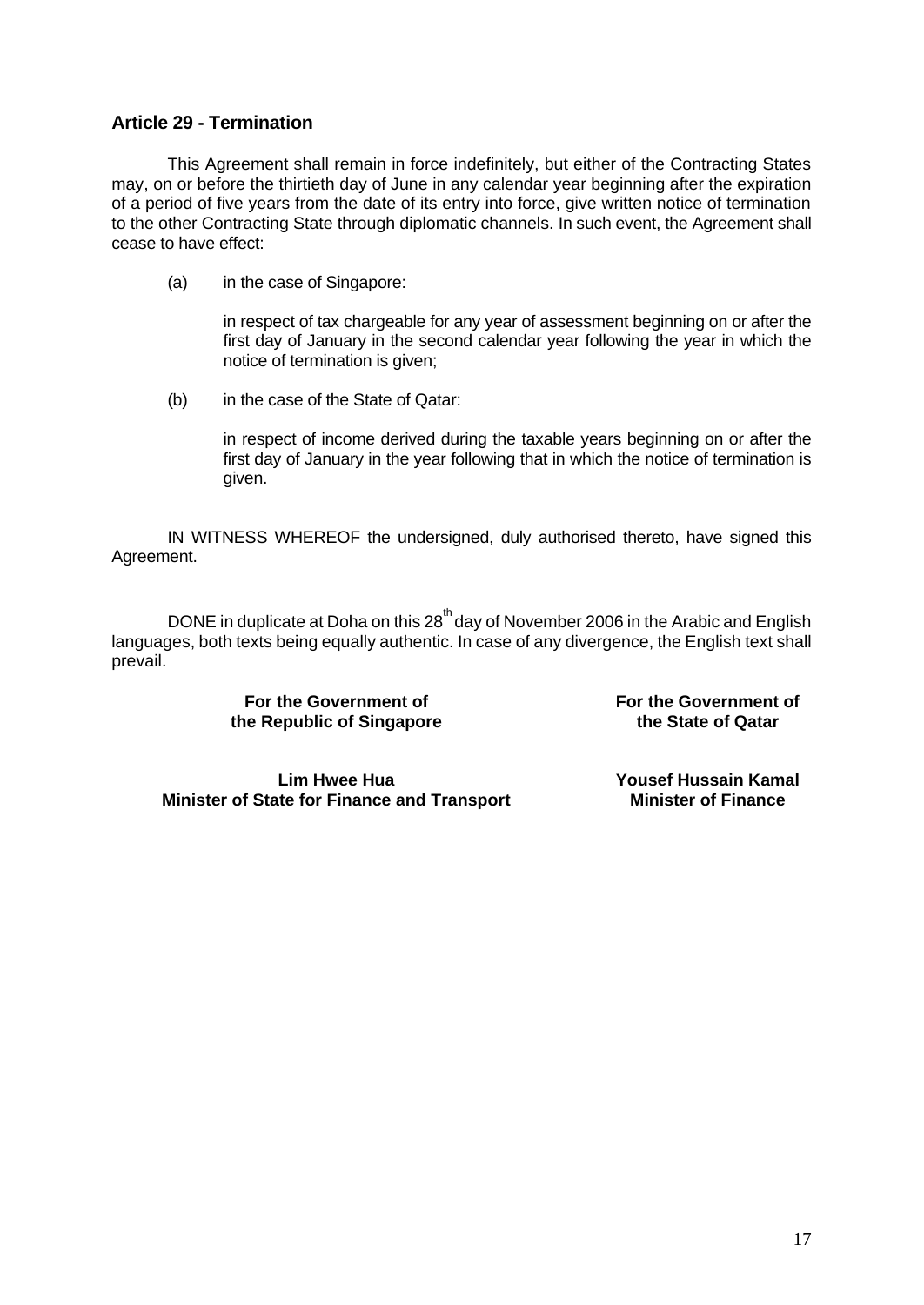#### **PROTOCOL**

At the moment of signing this Agreement for the avoidance of double taxation and the prevention of fiscal evasion with respect to taxes on income, this day concluded between the Government of the Republic of Singapore and the Government of the State of Qatar, the undersigned have agreed that the following provisions shall form an integral part of this Agreement:

#### **1. With reference to Article 5 (Permanent Establishment)**

In relation to the application of paragraph  $2(h)$  and paragraph  $3(b)$  of Article 5 (Permanent Establishment), with respect to furnishing of services relating to exploration the period test in paragraph 3(b) shall be applicable to the service provider to determine if it has a permanent establishment in that Contracting State unless the service provider is already determined to have a permanent establishment under the principles of paragraph 1 of this Article.

#### **2. With reference to Article 23 (Elimination of Double Taxation)**

The Singapore law provides that in the case where an Avoidance of Double Taxation Agreement exists, the ordinary credit method to eliminate double taxation for residents of Singapore shall be applicable. Under that law, a credit is allowed in respect of Qatar tax paid on income derived from Qatar against the Singapore tax payable on the same income, but the credit allowed shall not exceed the Singapore tax payable on the same income.

#### **3. With reference to Article 24 (Non-Discrimination)**

- (a) The two parties agree that the exemption of Qatari and Gulf Cooperation Council nationals from tax under Qatari domestic law shall not be regarded as discrimination under Article 24 of the Agreement.
- (b) Nothing in Article 24 shall be construed as obliging a Contracting State to grant to nationals of the other Contracting State those personal allowances, reliefs and reductions for tax purposes which it grants to its own nationals who are not residents of that Contracting State or to such other persons as may be specified in the taxation laws of that Contacting State.
- (c) The granting by a Contracting State of tax incentives to its nationals designed to promote economic or social development in accordance with its national policy and criteria shall not be construed as discrimination under Article 24.

IN WITNESS WHEREOF the undersigned, duly authorised thereto, have signed this Agreement.

DONE in duplicate at Doha on this 28<sup>th</sup> day of November 2006 in the Arabic and English languages, both texts being equally authentic. In case of any divergence, the English text shall prevail.

**For the Government of the Republic of Singapore Lim Hwee Hua Minister of State for Finance and Transport**  **For the Government of the State of Qatar Yousef Hussain Kamal Minister of Finance**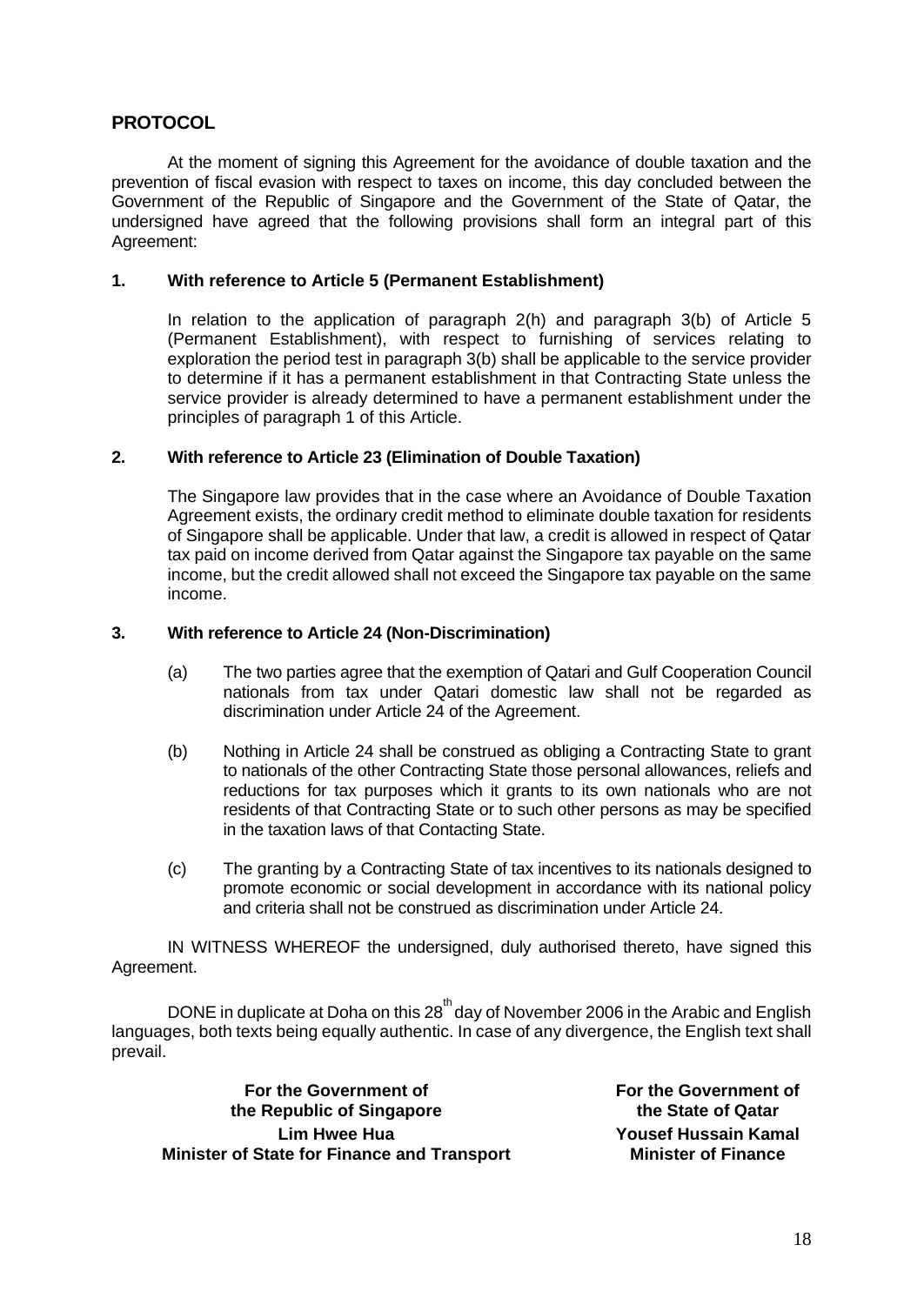# **ANNEX A**

## **Effects of the MLI on this Agreement**

#### **1. Deletion and replacement of Preamble**

The Preamble of this Agreement is deleted and replaced by the following Preamble:

"The Government of the Republic of Singapore and the Government of the State of Qatar,

Desiring to further develop their economic relationship and to enhance their cooperation in tax matters,

Intending to eliminate double taxation with respect to the taxes covered by this Agreement without creating opportunities for non-taxation or reduced taxation through tax evasion or avoidance (including through treaty-shopping arrangements aimed at obtaining reliefs provided in this Agreement for the indirect benefit of residents of third jurisdictions),

Have agreed as follows:".

#### **2. New Article 27A**

The following new Article 27A is inserted immediately after Article 27 (Members Of Diplomatic Missions And Consular Posts):

#### "**ARTICLE 27A - PREVENTION OF TREATY ABUSE**

1. Notwithstanding any provisions of this Agreement, a benefit under this Agreement shall not be granted in respect of an item of income or capital if it is reasonable to conclude, having regard to all relevant facts and circumstances, that obtaining that benefit was one of the principal purposes of any arrangement or transaction that resulted directly or indirectly in that benefit, unless it is established that granting that benefit in these circumstances would be in accordance with the object and purpose of the relevant provisions of this Agreement.".

#### **3. Entry into effect of the MLI**

The effects of the MLI on this Agreement, as laid out in this Annex, shall have effect in Singapore:

- (a) with respect to taxes withheld at source, in respect of amounts paid, deemed paid or liable to be paid (whichever is the earliest), on or after 1 January 2021; and
- (b) with respect to taxes other than those withheld at source, where the income is derived or received in a basis period beginning on or after 1 October 2020.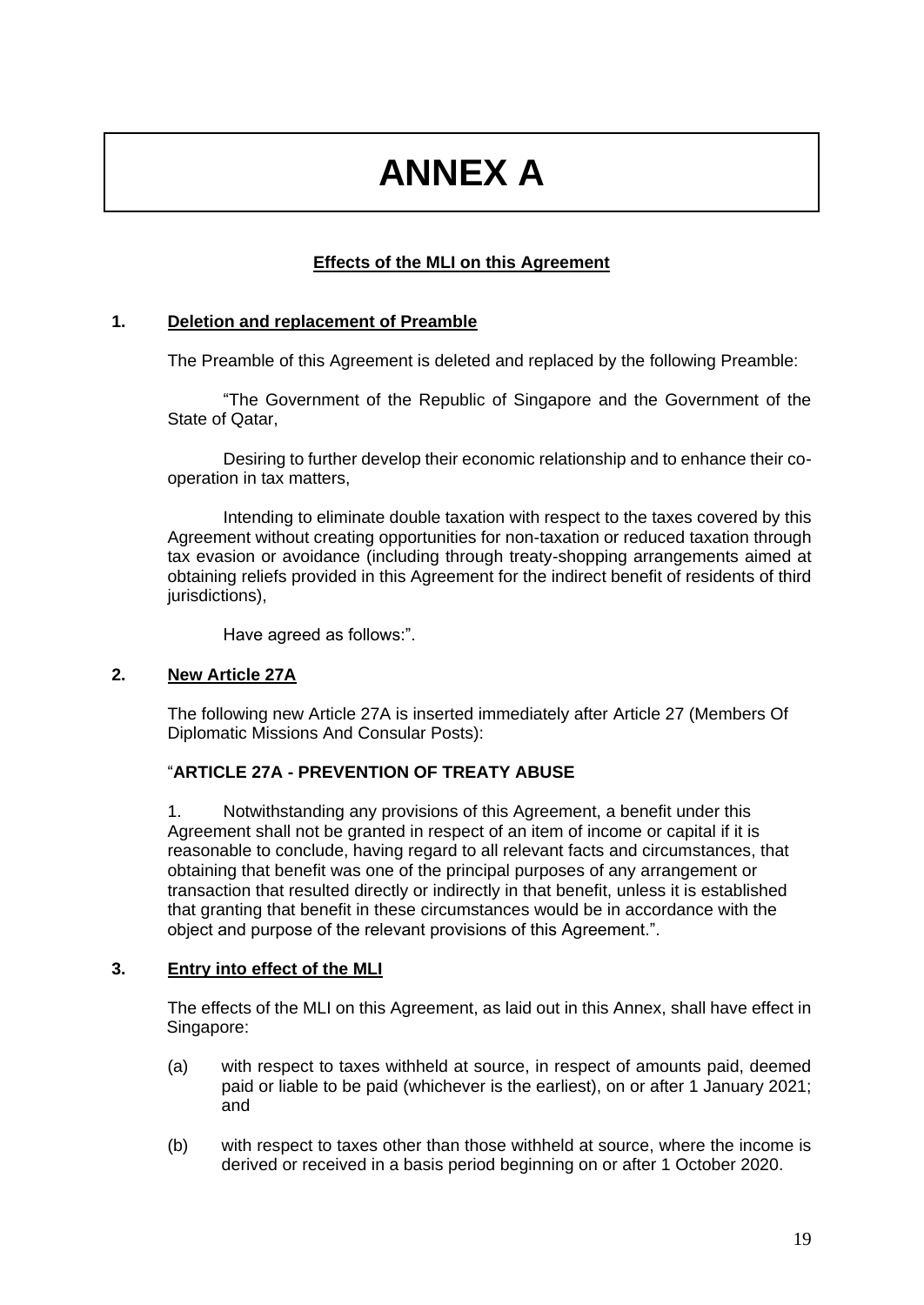# **ANNEX B**

# **PROTOCOL AMENDING THE AGREEMENT BETWEEN THE GOVERNMENT OF THE REPUBLIC OF SINGAPORE AND THE GOVERNMENT OF THE STATE OF QATAR FOR THE AVOIDANCE OF DOUBLE TAXATION AND THE PREVENTION OF FISCAL EVASION WITH RESPECT TO TAXES ON INCOME**

The Government of the Republic of Singapore and the Government of the State of Qatar,

Desiring to amend the Agreement between the Government of the Republic of Singapore and the Government of the State of Qatar for the avoidance of double taxation and the prevention of fiscal evasion with respect to taxes on income, signed at Doha on 28 November 2006 (hereinafter referred to as "the Agreement"),

Have agreed as follows:

# **ARTICLE I**

The text of Article 26 of the Agreement is deleted and replaced by the following:

"1. The competent authorities of the Contracting States shall exchange such information as is necessary for carrying out the provisions of this Agreement or to the administration or enforcement of the domestic laws concerning taxes of every kind and description imposed on behalf of the Contracting States, or of their political subdivisions or local authorities, insofar as the taxation thereunder is not contrary to the Agreement. The exchange of information is not restricted by Articles 1 and 2.

2. Any information received under paragraph 1 by a Contracting State shall be treated as secret in the same manner as information obtained under the domestic laws of that State and shall be disclosed only to persons or authorities (including courts and administrative bodies) concerned with the assessment or collection of, the enforcement or prosecution in respect of, the determination of appeals in relation to the taxes referred to in paragraph 1. Such persons or authorities shall use the information only for such purposes. They may disclose the information in public court proceedings or in judicial decisions.

3. In no case shall the provisions of paragraphs 1 and 2 be construed so as to impose on a Contracting State the obligation:

a) to carry out administrative measures at variance with the laws and administrative practice of that or of the other Contracting State;